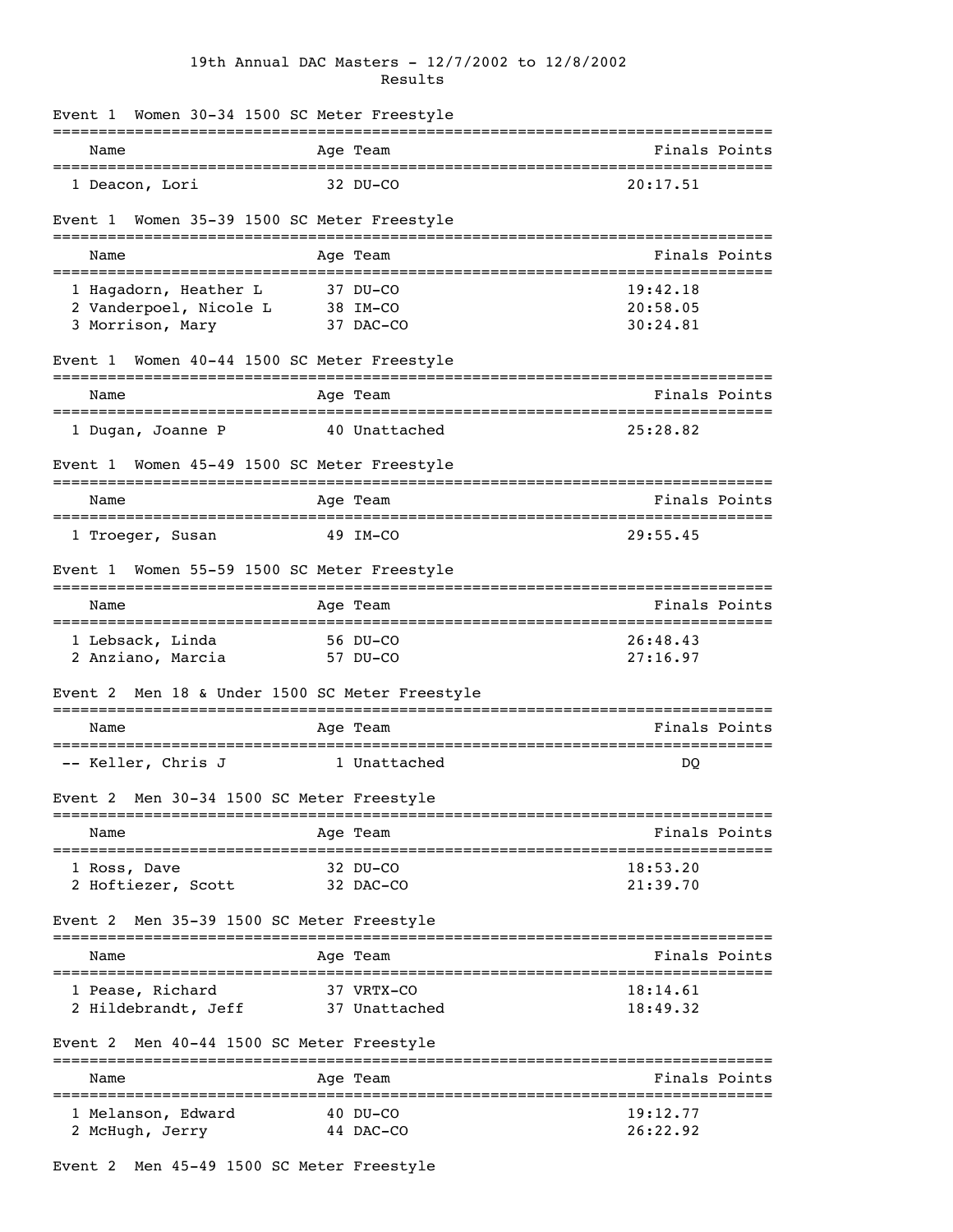|                                                                                                                                                 |                                            | =========                                          |                                                       |
|-------------------------------------------------------------------------------------------------------------------------------------------------|--------------------------------------------|----------------------------------------------------|-------------------------------------------------------|
| Name<br>===============================                                                                                                         |                                            | Age Team<br>------------------------------         | Finals Points                                         |
| 1 Nolte, Christopher C                                                                                                                          | 45 IM-CO                                   |                                                    | 20:17.00                                              |
| Men 50-54 1500 SC Meter Freestyle<br>Event 2                                                                                                    |                                            |                                                    |                                                       |
| Name                                                                                                                                            |                                            | Aqe Team                                           | Finals Points                                         |
| 1 Strack, Edward                                                                                                                                |                                            | 50 Unattached                                      | 21:42.85                                              |
| Men 55-59 1500 SC Meter Freestyle<br>Event 2                                                                                                    |                                            |                                                    |                                                       |
| Name                                                                                                                                            |                                            | Age Team                                           | Finals Points                                         |
| 1 Burson, Bill                                                                                                                                  |                                            | 57 SS-CO                                           | 22:06.34                                              |
| Event 2 Men 60-64 1500 SC Meter Freestyle                                                                                                       |                                            |                                                    |                                                       |
| Name                                                                                                                                            |                                            | Age Team                                           | Finals Points                                         |
| 1 Chesnoe, Michael                                                                                                                              |                                            | 61 DU-CO                                           | 26:00.51                                              |
| Men 70-74 1500 SC Meter Freestyle<br>Event 2                                                                                                    |                                            |                                                    |                                                       |
| Name                                                                                                                                            |                                            | Age Team                                           | Finals Points                                         |
| 1 Clegern, Wayne M                                                                                                                              |                                            | 73 VRTX-CO                                         | 31:50.05                                              |
| Event 4                                                                                                                                         |                                            | Mixed 120-159 200 SC Meter Freestyle Relay         |                                                       |
| Team                                                                                                                                            |                                            |                                                    | Finals Points                                         |
| 1 University of Denver-CO<br>2 Aurora Masters-CO<br>'B'<br>3 Aurora Masters-CO<br>'A'<br>4 University of Denver-CO<br>5 University of Denver-CO | 'A'<br>$'$ B'<br>$^{\prime}$ C $^{\prime}$ |                                                    | 1:51.76<br>2:04.63<br>2:05.73<br>2:10.83<br>2:29.87   |
| Women 19-24 100 SC Meter Butterfly<br>Event 5                                                                                                   |                                            |                                                    |                                                       |
| Name                                                                                                                                            |                                            | ;====================<br>Age Team                  | ====================================<br>Finals Points |
| ================================<br>1 Burgers, Sonya                                                                                            |                                            | --------------------------------------<br>24 DU-CO | 1:14.77                                               |
| Women 25-29 100 SC Meter Butterfly<br>Event 5                                                                                                   |                                            |                                                    |                                                       |
| -------------------------------------<br>Name                                                                                                   |                                            | Age Team                                           | Finals Points                                         |
| 1 Bicknell, Becky S                                                                                                                             |                                            | 26 DAC-CO                                          | 1:12.50                                               |
| Women 30-34 100 SC Meter Butterfly<br>Event 5                                                                                                   |                                            |                                                    |                                                       |
| Name                                                                                                                                            |                                            | Age Team                                           | Finals Points                                         |
| l Deacon, Lori                                                                                                                                  |                                            | 32 DU-CO                                           | 1:11.06                                               |
| Women 35-39 100 SC Meter Butterfly<br>Event 5                                                                                                   |                                            |                                                    |                                                       |
| Name                                                                                                                                            |                                            | :===========<br>Aqe Team                           | Finals Points                                         |
| 1 Washburn, Lynette A                                                                                                                           |                                            | 39 TM-CO                                           | 1:19.09                                               |
| Women 40-44 100 SC Meter Butterfly<br>Event 5                                                                                                   |                                            |                                                    |                                                       |

===============================================================================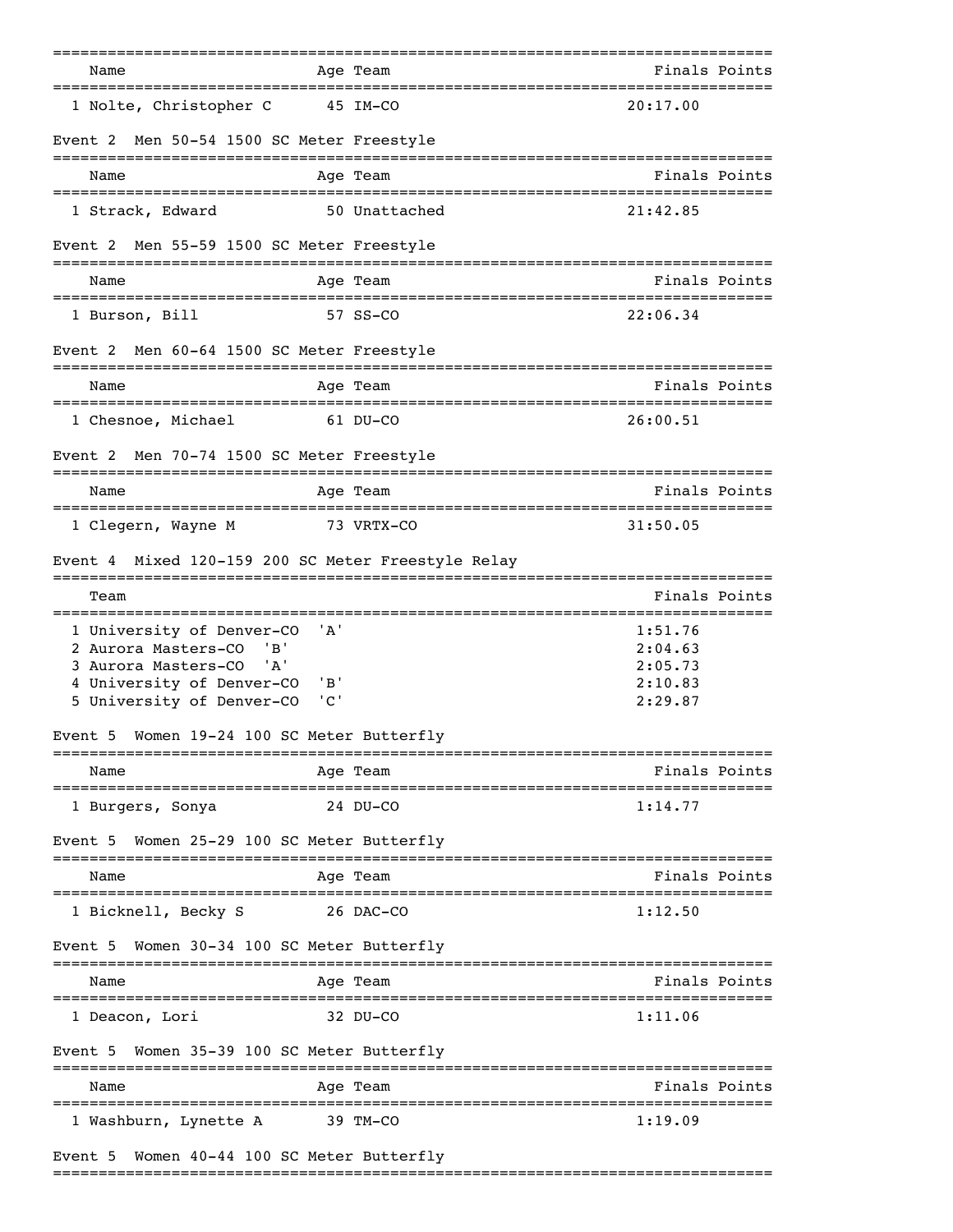| Name                                           | Age Team                           | Finals Points      |
|------------------------------------------------|------------------------------------|--------------------|
| 1 Drozda, Cathy                                | 43 TM-CO                           | 1:19.84            |
| Event 5                                        | Women 45-49 100 SC Meter Butterfly |                    |
| Name                                           | Age Team                           | Finals Points      |
| 1 Pyle, Rebecca M                              | 46 SS-CO                           | 1:27.14            |
| Event 5                                        | Women 50-54 100 SC Meter Butterfly |                    |
| Name                                           | Age Team                           | Finals Points      |
| 1 Young, Lydia                                 | 54 DAWGS-CO                        | 1:47.27            |
| Event 5 Women 55-59 100 SC Meter Butterfly     |                                    |                    |
| Name                                           | Age Team                           | Finals Points      |
| 1 Lebsack, Linda<br>2 Anziano, Marcia          | 56 DU-CO<br>57 DU-CO               | 1:54.31<br>2:05.28 |
| Event 6                                        | Men 25-29 100 SC Meter Butterfly   |                    |
| Name                                           | Age Team                           | Finals Points      |
| 1 Valks, Victor                                | 27 AM-CO                           | 1:20.84            |
| Event 6 Men 30-34 100 SC Meter Butterfly       |                                    |                    |
| Name<br>==================================     | Age Team                           | Finals Points      |
| 1 Ross, Dave<br>2 Hoftiezer, Scott             | 32 DU-CO<br>32 DAC-CO              | 1:10.17<br>1:15.20 |
| Event 6                                        | Men 35-39 100 SC Meter Butterfly   |                    |
| Name<br>____________________                   | Age Team                           | Finals Points      |
| 1 Pease, Richard<br>2 Hildebrandt, Jeff        | 37 VRTX-CO<br>37 Unattached        | 1:01.07<br>1:06.29 |
| Event 6                                        | Men 40-44 100 SC Meter Butterfly   |                    |
| Name                                           | Age Team                           | Finals Points      |
| 1 Melanson, Edward                             | 40 DU-CO                           | 1:13.46            |
| Event 6                                        | Men 45-49 100 SC Meter Butterfly   |                    |
| Name                                           | Age Team                           | Finals Points      |
| 1 Nolte, Christopher C<br>2 Erzinger, Martin J | 45 IM-CO<br>45 DU-CO               | 1:14.62<br>1:22.91 |
| Event 6 Men 50-54 100 SC Meter Butterfly       |                                    |                    |
| Name                                           | Age Team                           | Finals Points      |
| 1 Strack, Edward                               | 50 Unattached                      | 1:19.73            |
| Event 6                                        | Men 55-59 100 SC Meter Butterfly   |                    |
| Name                                           | Age Team                           | Finals Points      |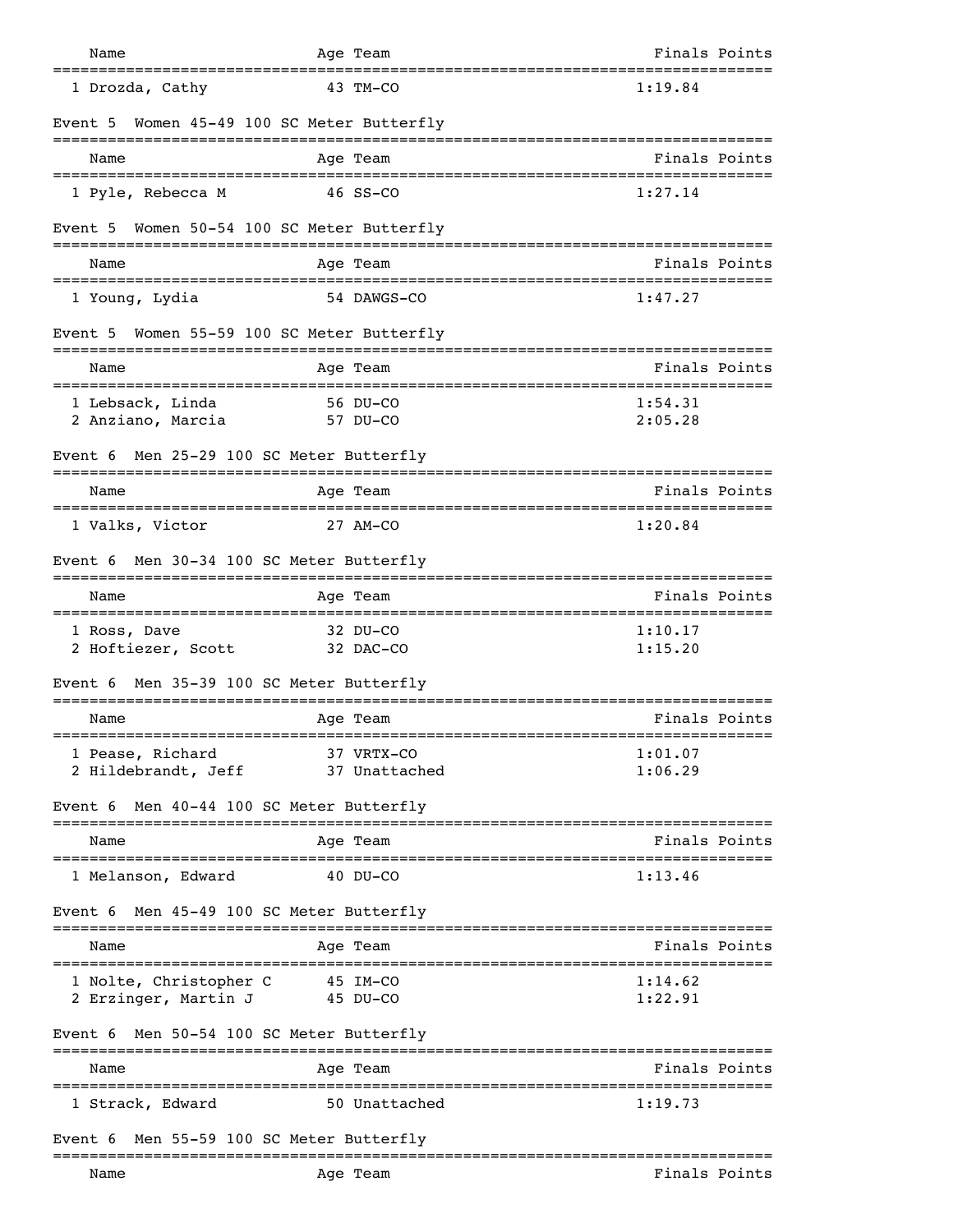| 1 Abbott, Bill                                 | 56 Unattached                                 | 1:28.97                                     |
|------------------------------------------------|-----------------------------------------------|---------------------------------------------|
| Event 7<br>---------------------------------   | Women 30-34 200 SC Meter Backstroke           | -------------------------------------       |
| Name                                           | Age Team                                      | Finals Points                               |
| 1 Deacon, Lori                                 | 32 DU-CO                                      | 2:44.19                                     |
| Event 7                                        | Women 40-44 200 SC Meter Backstroke           |                                             |
| Name                                           | Age Team                                      | Finals Points                               |
| 1 Dugan, Joanne P                              | 40 Unattached                                 | 3:29.46                                     |
| Event 7 Women 55-59 200 SC Meter Backstroke    |                                               |                                             |
| Name                                           | ==================<br>Age Team                | ,,,,,,,,,,,,,,,,,,,,,,,,,,<br>Finals Points |
| 1 Lebsack, Linda                               | 56 DU-CO                                      | 4:14.81                                     |
| Event 7 Women 65-69 200 SC Meter Backstroke    |                                               |                                             |
| Name                                           | Age Team                                      | Finals Points                               |
| 1 Stock, Liz                                   | 65 JAM-CO                                     | 8:24.87                                     |
| Event 8                                        | Men 25-29 200 SC Meter Backstroke             |                                             |
| Name                                           | Age Team                                      | Finals Points                               |
| 1 Valks, Victor                                | 27 AM-CO                                      | 2:45.12                                     |
| Event 8                                        | Men 30-34 200 SC Meter Backstroke             |                                             |
| ======================================<br>Name | Age Team                                      | Finals Points                               |
| 1 Ross, Dave                                   | $32$ DU-CO                                    | 2:32.69                                     |
| Event 8                                        | Men 40-44 200 SC Meter Backstroke             |                                             |
| Name                                           | Age Team                                      | Finals Points                               |
| 1 Brackett, Bill                               | 44 DU-CO                                      | 2:26.03                                     |
| Event 8                                        | Men 50-54 200 SC Meter Backstroke             |                                             |
| Name                                           | Age Team                                      | Finals Points                               |
| 1 Holcum, Chuck                                | 50 DAC-CO                                     | 2:36.89                                     |
| 2 Strack, Edward                               | 50 Unattached                                 | 3:32.23                                     |
| Event 8                                        | Men 80-84 200 SC Meter Backstroke             |                                             |
| Name                                           | Age Team                                      | Finals Points                               |
| 1 Wrenn, John                                  | 82 BAM-CO                                     | 4:38.38                                     |
| Event 9                                        | Women 25-29 50 SC Meter Freestyle<br>-------- |                                             |
| Name                                           | Age Team                                      | Finals Points                               |
| 1 Bicknell, Becky S<br>2 Sewald, Audrey        | 26 DAC-CO<br>25 AM-CO                         | 26.53<br>30.02                              |
| 3 Southam, Brittany                            | 25 AM-CO                                      | 32.29                                       |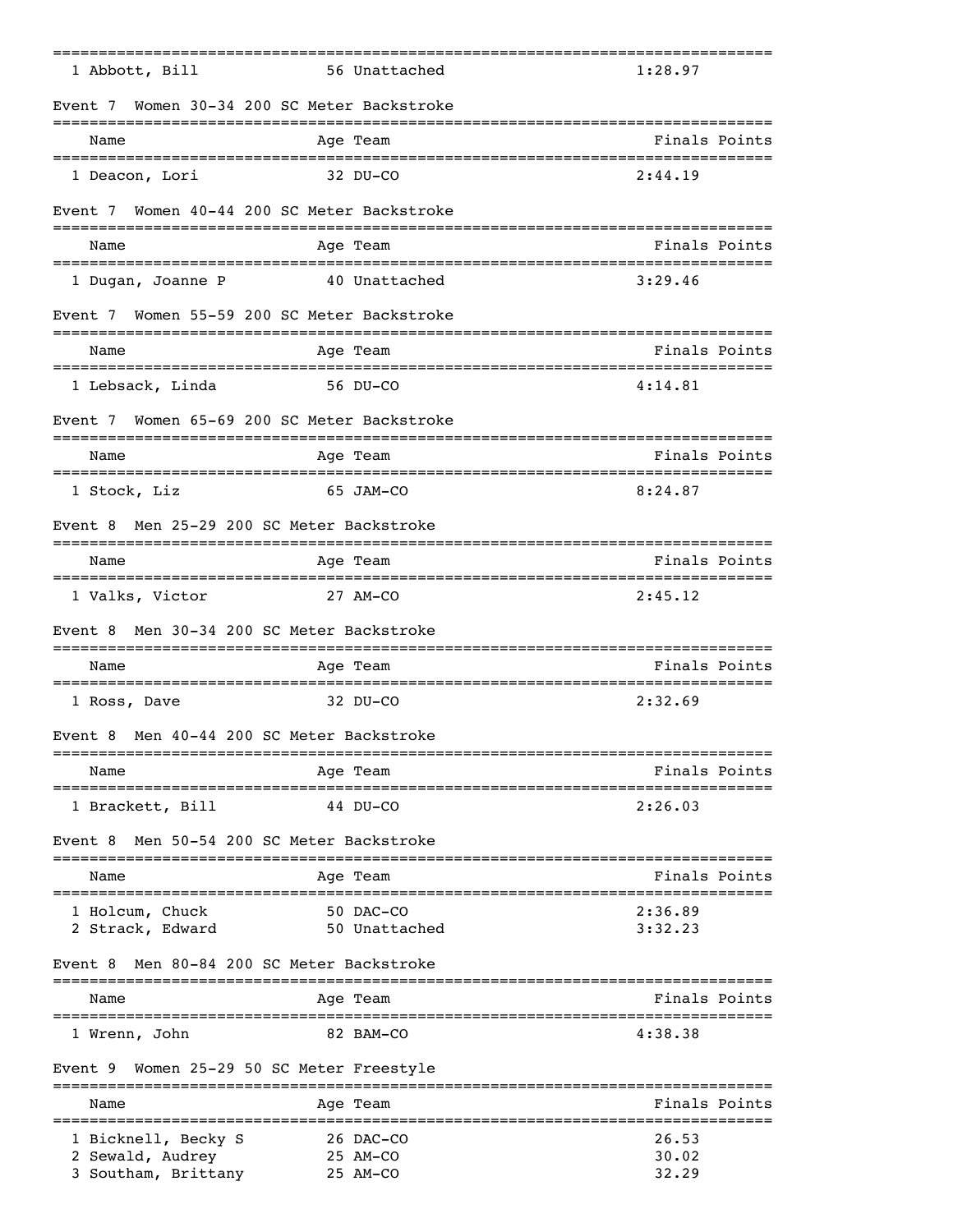## Event 9 Women 30-34 50 SC Meter Freestyle

|                                              |            | --------    | ============================   |
|----------------------------------------------|------------|-------------|--------------------------------|
| Name                                         |            | Age Team    | Finals Points<br>.============ |
| 1 Gadd-Siegel, Cecilia                       | 30 DU-CO   |             | 28.73                          |
| 2 Seavall, Kelly J                           | 33 IM-CO   |             | 28.99                          |
| 3 Peterson, Susan                            |            | 33 AM-CO    | 35.53                          |
| Women 40-44 50 SC Meter Freestyle<br>Event 9 |            |             |                                |
| Name                                         |            | Age Team    | Finals Points                  |
| 1 Garnier, Kathy                             |            | 42 IM-CO    | 29.23                          |
| 2 Nolte, Susan D                             | 41 IM-CO   |             | 35.52                          |
| 3 O'Malley-Schott, Leeann 42 DU-CO           |            |             | 50.81                          |
| Women 45-49 50 SC Meter Freestyle<br>Event 9 |            |             | ================               |
| Name<br>=========================            |            | Age Team    | Finals Points                  |
| 1 Conway, Catherine                          |            | 48 WHEAT-CO | 34.02                          |
| 2 Slavec, Deborah                            |            | 49 SS-CO    | 35.28                          |
| 3 Pyle, Rebecca M                            |            | $46$ SS-CO  | 43.75                          |
| Women 50-54 50 SC Meter Freestyle<br>Event 9 |            |             |                                |
| Name                                         |            | Age Team    | Finals Points                  |
| 1 DeMarie, Mary-Jeanne                       | 51 AM-CO   |             | 39.07                          |
| Women 65-69 50 SC Meter Freestyle<br>Event 9 |            |             |                                |
| Name                                         |            | Age Team    | Finals Points                  |
| 1 Stock, Liz                                 |            | 65 JAM-CO   | 2:12.47                        |
| Women 75-79 50 SC Meter Freestyle<br>Event 9 | ---------- |             |                                |
| Name                                         |            | Age Team    | Finals Points                  |
| 1 Holmes, Frances                            |            | 75 JAM-CO   | 1:07.89                        |
| Event 10 Men 19-24 50 SC Meter Freestyle     |            |             |                                |
| Name                                         |            | Age Team    | Finals Points                  |
| 1 Silleck, Howie                             |            | 23 DU-CO    | 24.77                          |
| 2 Buckley, Peter                             |            | 24 WHEAT-CO | 26.72                          |
| Men 25-29 50 SC Meter Freestyle<br>Event 10  |            |             |                                |
| Name                                         |            | Age Team    | Finals Points                  |
| 1 Jones, Ryan                                |            | 25 AM-CO    | 28.44                          |
| Men 30-34 50 SC Meter Freestyle<br>Event 10  |            |             |                                |
| Name                                         |            | Age Team    | Finals Points                  |
| 1 Anderson, Keith R                          |            | 34 DAC-CO   | 23.31                          |
| 2 Siegal, Joel F                             |            | 31 DU-CO    | 25.07                          |
| 3 Pazmino, Jorge                             |            | 32 AM-CO    | 29.00                          |
| 4 Hoftiezer, Scott                           |            | 32 DAC-CO   | 31.39                          |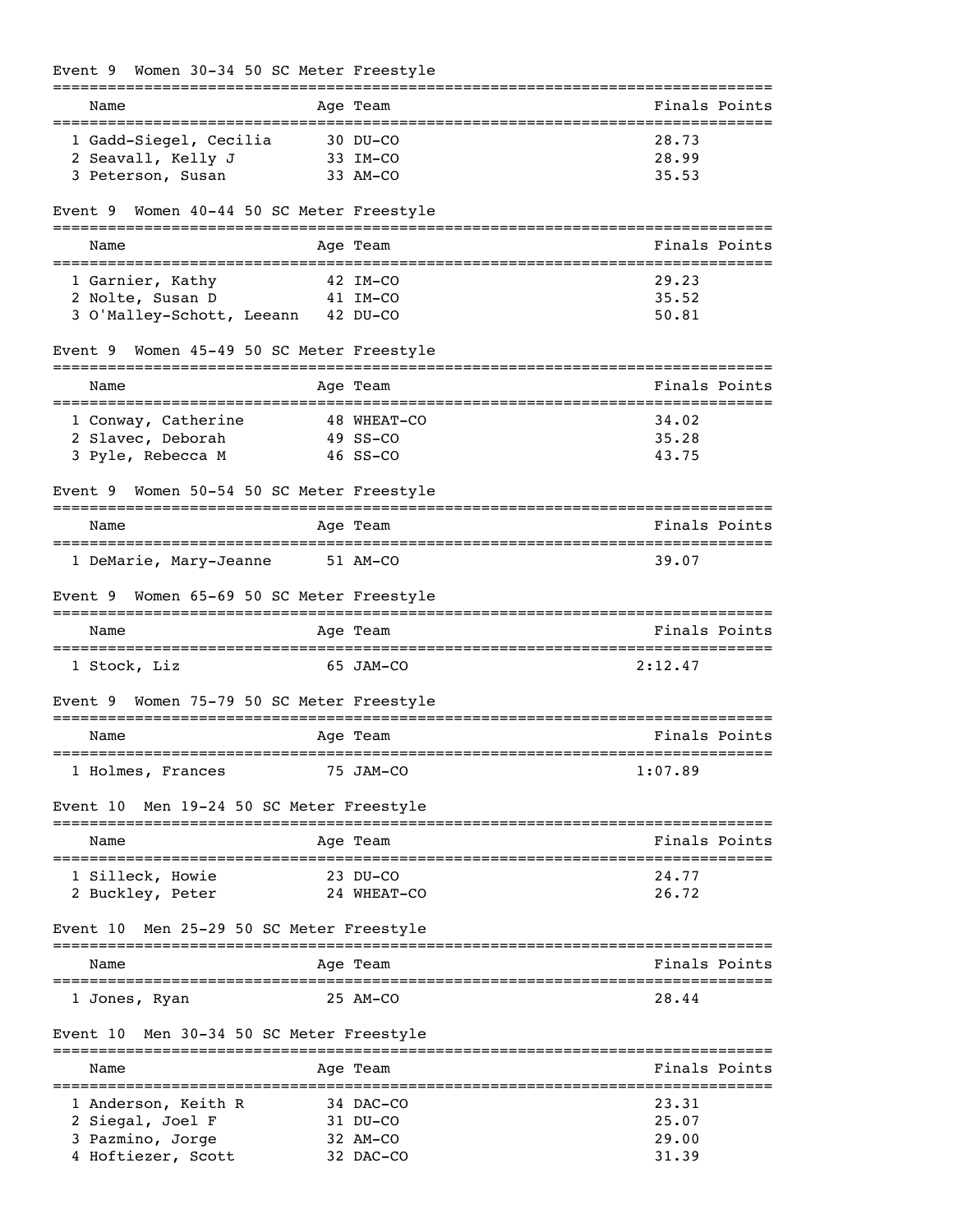|          |                      | Event 10 Men 35-39 50 SC Meter Freestyle                |                                                        |
|----------|----------------------|---------------------------------------------------------|--------------------------------------------------------|
| Name     |                      | Age Team                                                | Finals Points                                          |
|          | 1 Chaiyaroj, Patt    | 37 SQUID-CO                                             | 26.65                                                  |
| Event 10 |                      | Men 40-44 50 SC Meter Freestyle                         |                                                        |
| Name     |                      | Age Team                                                | Finals Points<br>_____________________________________ |
|          | 1 Brackett, Bill     | 44 DU-CO                                                | 28.25                                                  |
|          | 2 Sheridan, John     | 44 DAC-CO                                               | 29.27                                                  |
|          | 3 McHugh, Jerry      | 44 DAC-CO                                               | 34.37                                                  |
|          | 4 Cattles, Steve     | 43 GG-CO                                                | 50.31                                                  |
| Event 10 |                      | Men 45-49 50 SC Meter Freestyle<br>____________________ |                                                        |
| Name     |                      | Age Team                                                | Finals Points                                          |
|          | 1 Erzinger, Martin J | 45 DU-CO                                                | 28.89                                                  |
|          | 2 Waterbury, Stuart  | 49 BYM-CO                                               | 33.02                                                  |
| Event 10 |                      | Men 50-54 50 SC Meter Freestyle                         |                                                        |
| Name     |                      | Age Team                                                | Finals Points                                          |
|          | 1 Holcum, Chuck      | 50 DAC-CO                                               | 27.54                                                  |
|          | 2 Silver, Steven M   | 53 AM-CO                                                | 29.09                                                  |
| Event 10 |                      | Men 55-59 50 SC Meter Freestyle                         |                                                        |
| Name     |                      | Age Team                                                | Finals Points                                          |
|          | 1 Carney, Kent K     | 55 EV-CO                                                | 32.03                                                  |
| Event 10 |                      | Men 60-64 50 SC Meter Freestyle                         |                                                        |
| Name     |                      | Age Team                                                | Finals Points                                          |
|          | 1 Yost, Bob          | 60 IM-CO                                                | ======================<br>40.50                        |
|          |                      | Event 10 Men 65-69 50 SC Meter Freestyle                |                                                        |
| Name     |                      | Age Team                                                | Finals Points                                          |
|          | 1 Plummer, Mark A    | 66 IM-CO                                                | 41.53                                                  |
| Event 10 |                      | Men 70-74 50 SC Meter Freestyle                         |                                                        |
| Name     |                      | Age Team                                                | Finals Points                                          |
|          | l Clegern, Wayne M   | 73 VRTX-CO                                              | 42.11                                                  |
| Event 10 |                      | Men 80-84 50 SC Meter Freestyle                         |                                                        |
| Name     |                      | Age Team                                                | Finals Points                                          |
|          | 1 Wood, Richard H    | 81 AM-CO                                                | 1:06.41                                                |
| Event 11 |                      | Women 19-24 100 SC Meter IM                             |                                                        |
| Name     |                      | Age Team<br>=================                           | Finals Points<br>-================================     |
|          | 1 Burgers, Sonya     | 24 DU-CO                                                | 1:17.69                                                |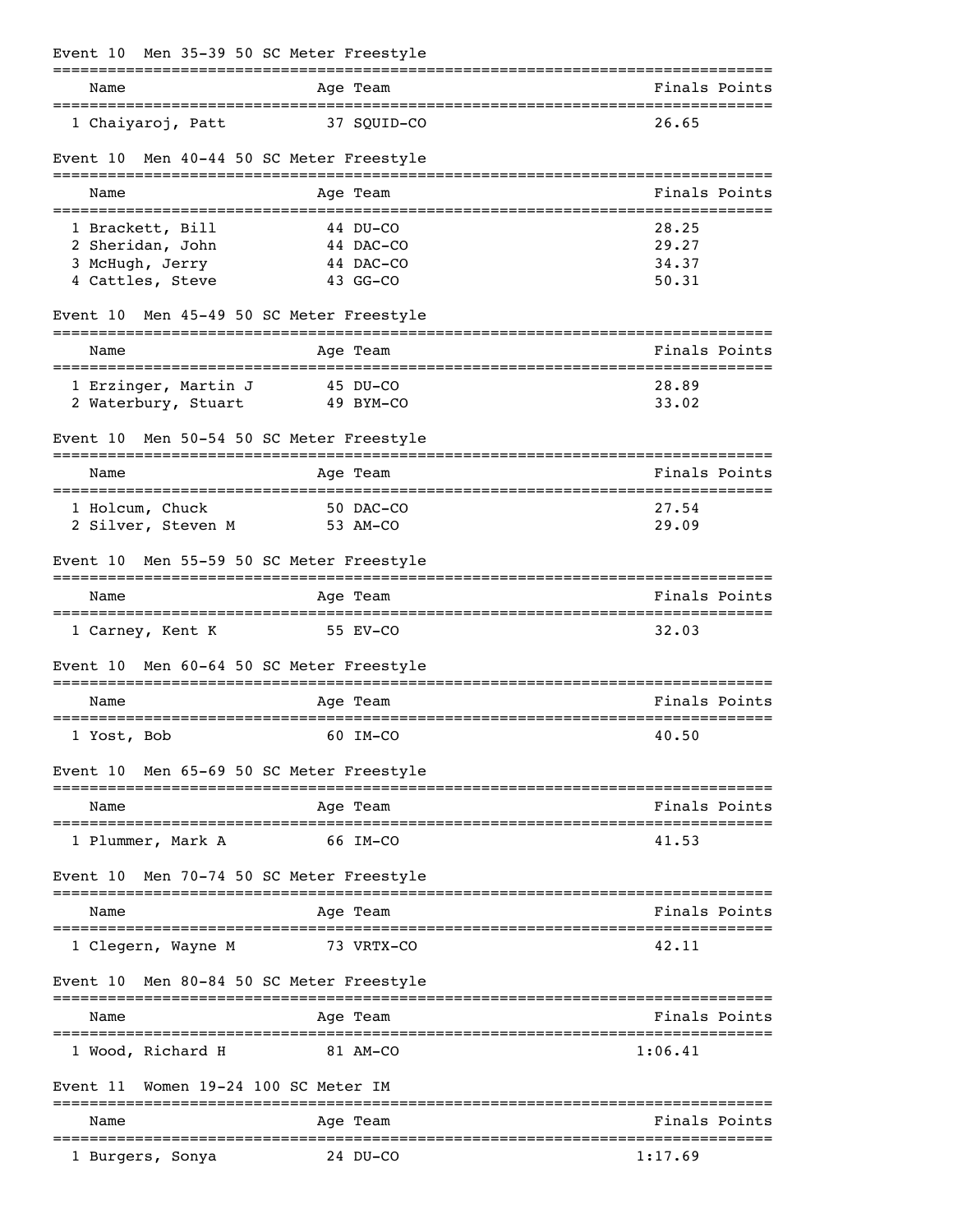| Women 25-29 100 SC Meter IM<br>Event 11        |                         |                             |
|------------------------------------------------|-------------------------|-----------------------------|
| Name<br>-------------------------------------- | Age Team                | Finals Points               |
| 1 Sewald, Audrey<br>2 Southam, Brittany        | 25 AM-CO<br>25 AM-CO    | 1:17.21<br>1:28.61          |
| Women 30-34 100 SC Meter IM<br>Event 11        |                         |                             |
| Name                                           | Age Team                | Finals Points               |
| 1 Seavall, Kelly J<br>2 Deacon, Lori           | 33 IM-CO<br>32 DU-CO    | 1:11.67<br>1:12.63          |
| Women 35-39 100 SC Meter IM<br>Event 11        |                         |                             |
| Name                                           | Age Team                | Finals Points               |
| 1 Hagadorn, Heather L                          | 37 DU-CO                | 1:17.69                     |
| Women 40-44 100 SC Meter IM<br>Event 11        |                         |                             |
| Name                                           | Age Team                | Finals Points               |
| 1 Drozda, Cathy<br>2 Garnier, Kathy            | 43 TM-CO<br>42 IM-CO    | 1:14.78<br>1:28.24          |
| Women 45-49 100 SC Meter IM<br>Event 11        |                         |                             |
| Name                                           | Age Team                | Finals Points               |
| 1 Conway, Catherine                            | 48 WHEAT-CO             | 1:30.58                     |
| Women 50-54 100 SC Meter IM<br>Event 11        |                         |                             |
| Name                                           | Age Team                | Finals Points               |
| 1 Young, Lydia<br>2 DeMarie, Mary-Jeanne       | 54 DAWGS-CO<br>51 AM-CO | 1:40.06<br>1:40.93          |
| Event 12 Men 19-24 100 SC Meter IM             |                         |                             |
| Name                                           | Age Team                | Finals Points               |
| 1 Silleck, Howie<br>2 Buckley, Peter           | 23 DU-CO<br>24 WHEAT-CO | 1:06.06<br>1:17.29          |
| Men 25-29 100 SC Meter IM<br>Event 12          |                         |                             |
| Name                                           | Age Team                | Finals Points               |
| 1 Valks, Victor<br>2 Jones, Ryan               | 27 AM-CO<br>25 AM-CO    | 1:15.01<br>1:16.03          |
| Men 30-34 100 SC Meter IM<br>Event 12          |                         |                             |
| Name<br>=======================                | Age Team                | Finals Points<br>---------- |
| 1 Ross, Dave<br>2 Hoftiezer, Scott             | 32 DU-CO<br>32 DAC-CO   | 1:11.87<br>1:25.00          |
| Men 35-39 100 SC Meter IM<br>Event 12          |                         |                             |
| Name                                           | Age Team                | Finals Points               |
|                                                |                         |                             |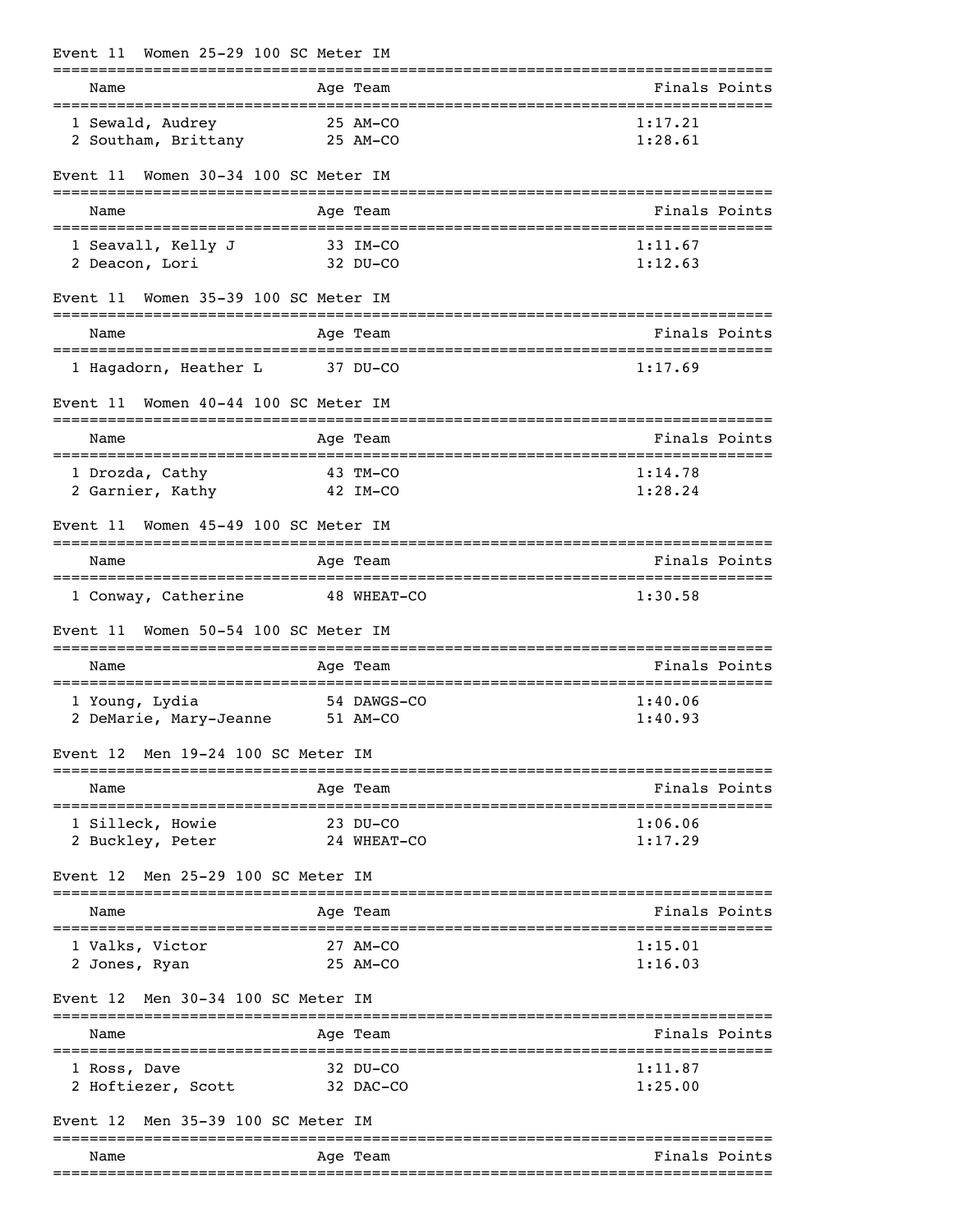| 1 Chaiyaroj, Patt<br>2 Hildebrandt, Jeff            | 37 SQUID-CO<br>37 Unattached        | 1:07.13<br>1:08.18 |
|-----------------------------------------------------|-------------------------------------|--------------------|
| Men 40-44 100 SC Meter IM<br>Event 12               |                                     |                    |
| Name                                                | Age Team                            | Finals Points      |
| 1 Brackett, Bill<br>1 Wright, Tom                   | 44 DU-CO<br>44 DAC-CO               | 1:14.38<br>1:23.40 |
| Men 45-49 100 SC Meter IM<br>Event 12               |                                     |                    |
| Name                                                | Age Team                            | Finals Points      |
| 1 Nolte, Christopher C                              | 45 IM-CO                            | 1:14.31            |
| Men 50-54 100 SC Meter IM<br>Event 12               |                                     |                    |
| Name                                                | Age Team                            | Finals Points      |
| 1 Holcum, Chuck<br>2 Curry, Kevin                   | 50 DAC-CO<br>50 TM-CO               | 1:15.81<br>1:21.39 |
| Men 55-59 100 SC Meter IM<br>Event 12               |                                     |                    |
| Name                                                | Age Team                            | Finals Points      |
| 1 Griffith, Bill                                    | 56 VAIL-CO                          | 1:18.56            |
| Men 60-64 100 SC Meter IM<br>Event 12               |                                     |                    |
| Name                                                | Age Team                            | Finals Points      |
| 1 Chesnoe, Michael                                  | 61 DU-CO                            | 1:51.56            |
| Men 80-84 100 SC Meter IM<br>Event 12               |                                     |                    |
| Name                                                | Age Team                            | Finals Points      |
| 1 Wood, Richard H<br>81 AM-CO                       |                                     | 1:23.40            |
| Event 13 Women 25-29 50 SC Meter Backstroke         | ----------------------------------- |                    |
| Name                                                | Age Team<br>__________________      | Finals Points      |
| ===============================<br>1 Sewald, Audrey | 25 AM-CO                            | 38.45              |
| Women 30-34 50 SC Meter Backstroke<br>Event 13      |                                     |                    |
| -====================================<br>Name       | Age Team                            | Finals Points      |
| 1 Peterson, Susan                                   | 33 AM-CO                            | 41.59              |
| Women 50-54 50 SC Meter Backstroke<br>Event 13      |                                     |                    |
| Name                                                | Age Team                            | Finals Points      |
| 1 Young, Lydia                                      | 54 DAWGS-CO                         | 51.01              |
| Women 65-69 50 SC Meter Backstroke<br>Event 13      |                                     |                    |
| Name                                                | :==================<br>Age Team     | Finals Points      |
| 1 Stock, Liz                                        | 65 JAM-CO                           | 1:55.93            |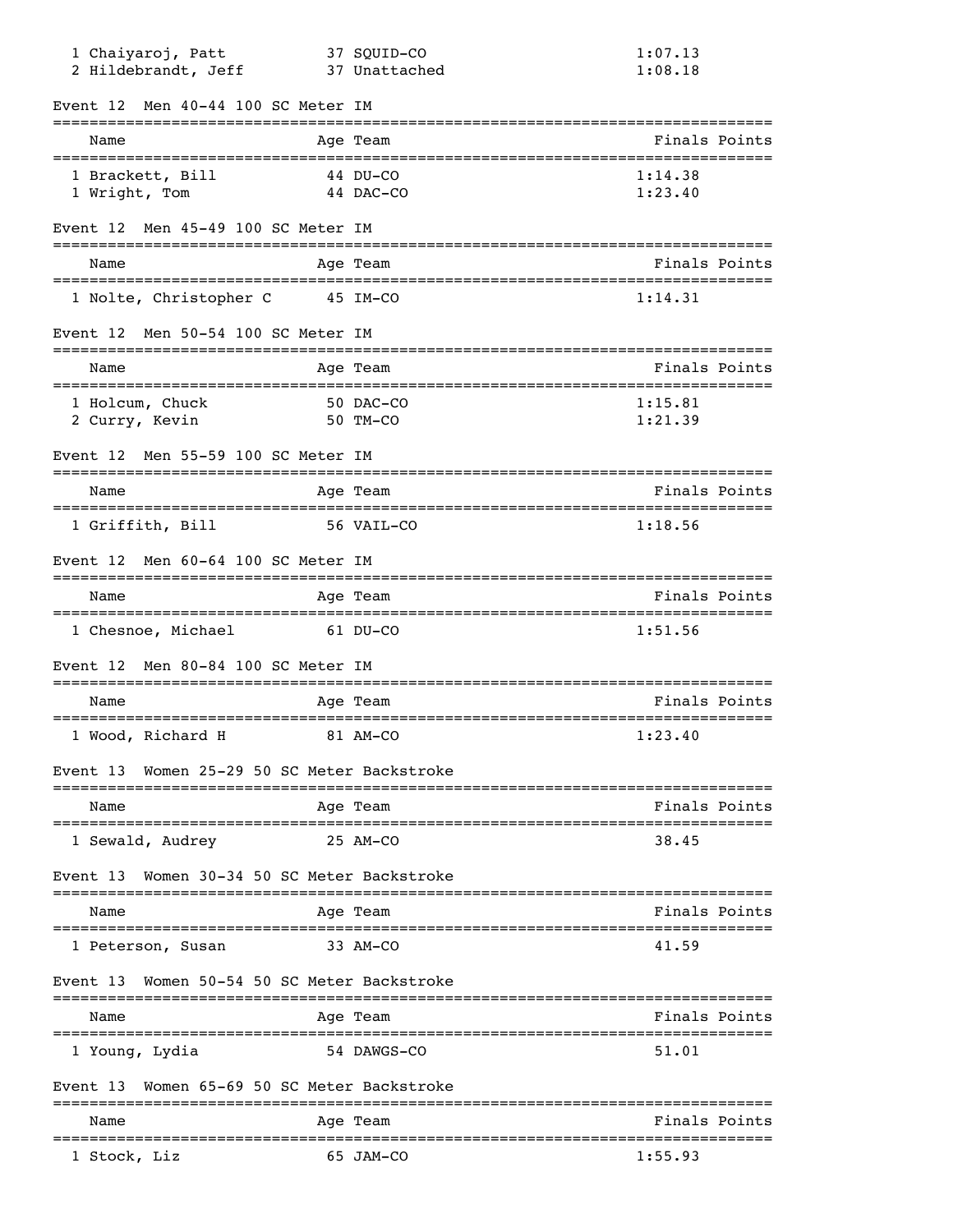| Event 13 Women 75-79 50 SC Meter Backstroke            | ----------                            |                                                     |
|--------------------------------------------------------|---------------------------------------|-----------------------------------------------------|
| Name<br>______________________________________         | Age Team                              | Finals Points                                       |
| 1 Holmes, Frances                                      | 75 JAM-CO                             | 1:15.16                                             |
| Event 14                                               | Men 19-24 50 SC Meter Backstroke      |                                                     |
| Name                                                   | Age Team                              | Finals Points                                       |
| 1 Silleck, Howie                                       | 23 DU-CO                              | 32.65                                               |
| Event 14                                               | Men 25-29 50 SC Meter Backstroke      |                                                     |
| Name                                                   | Age Team                              | Finals Points                                       |
| 1 Jones, Ryan                                          | 25 AM-CO                              | 33.65                                               |
| Event 14 Men 30-34 50 SC Meter Backstroke              |                                       |                                                     |
| Name                                                   | Age Team                              | Finals Points<br>---------------------------------- |
| 1 Pazmino, Jorge                                       | 32 AM-CO                              | 35.57                                               |
| Event 14                                               | Men 35-39 50 SC Meter Backstroke      |                                                     |
| Name                                                   | Age Team                              | Finals Points                                       |
| 1 Chaiyaroj, Patt                                      | 37 SQUID-CO                           | 33.02                                               |
| Event 14                                               | Men 50-54 50 SC Meter Backstroke      |                                                     |
| Name                                                   | Age Team                              | Finals Points                                       |
| 1 Silver, Steven M                                     | 53 AM-CO                              | 37.69                                               |
| Event 14                                               | Men 55-59 50 SC Meter Backstroke      |                                                     |
| Name                                                   | Age Team                              | Finals Points                                       |
| 1 Carney, Kent K                                       | 55 EV-CO                              | 39.21                                               |
| Event 14                                               | Men 65-69 50 SC Meter Backstroke      |                                                     |
| Name                                                   | Age Team                              | Finals Points                                       |
| 1 Plummer, Mark A                                      | 66 IM-CO                              | 50.46                                               |
| Event 14                                               | Men 70-74 50 SC Meter Backstroke      |                                                     |
| Name                                                   | Age Team                              | Finals Points                                       |
| 1 Clegern, Wayne M                                     | 73 VRTX-CO                            | 51.39                                               |
| Event 15                                               | Women 19-24 100 SC Meter Breaststroke |                                                     |
| Name                                                   | Age Team                              | Finals Points                                       |
| ==================================<br>1 Burgers, Sonya | 24 DU-CO                              | 1:24.24                                             |
| Event 15                                               | Women 25-29 100 SC Meter Breaststroke |                                                     |
| Name                                                   | ========<br>Age Team                  | Finals Points                                       |
| 1 Sewald, Audrey                                       | =================<br>25 AM-CO         | ==========================<br>1:30.03               |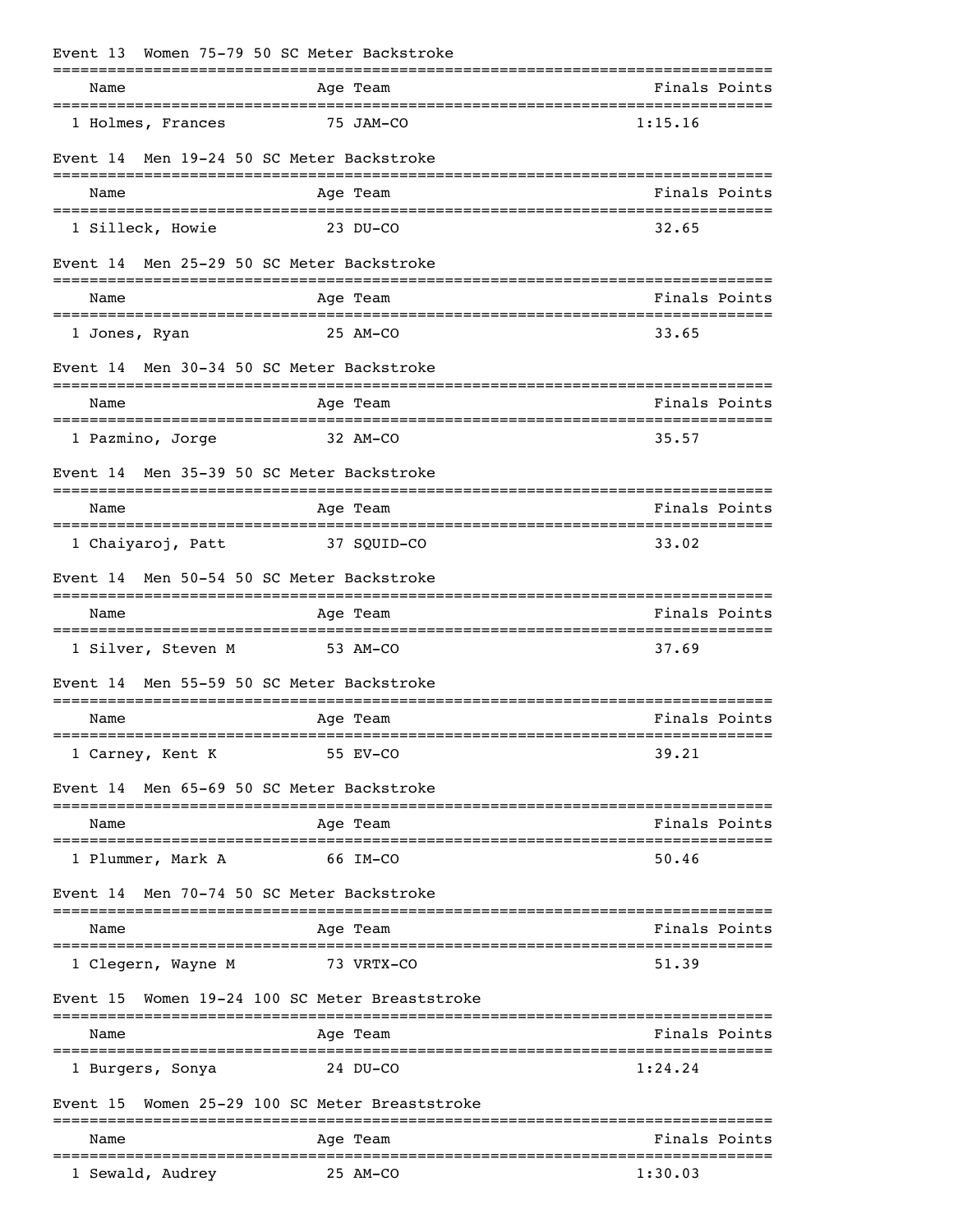| Event 15                                                                  | Women 30-34 100 SC Meter Breaststroke                      |                               |
|---------------------------------------------------------------------------|------------------------------------------------------------|-------------------------------|
| Name                                                                      | Age Team                                                   | Finals Points                 |
| 1 Seavall, Kelly J                                                        | 33 IM-CO                                                   | 1:22.39                       |
| Event 15                                                                  | Women 35-39 100 SC Meter Breaststroke<br>================= | ---------------------------   |
| Name                                                                      | Age Team                                                   | Finals Points                 |
| 1 Washburn, Lynette A                                                     | 39 TM-CO                                                   | 1:26.29                       |
| Event 15                                                                  | Women 40-44 100 SC Meter Breaststroke                      |                               |
| Name                                                                      | Age Team                                                   | Finals Points                 |
| 1 Drozda, Cathy<br>2 Nolte, Susan D<br>3 O'Malley-Schott, Leeann 42 DU-CO | 43 TM-CO<br>41 IM-CO                                       | 1:24.45<br>1:41.83<br>2:36.29 |
| Event 15                                                                  | Women 50-54 100 SC Meter Breaststroke                      |                               |
| Name                                                                      | Age Team                                                   | Finals Points                 |
| 1 Young, Lydia<br>2 DeMarie, Mary-Jeanne                                  | 54 DAWGS-CO<br>51 AM-CO                                    | 1:48.86<br>1:49.94            |
| Event 16                                                                  | Men 19-24 100 SC Meter Breaststroke                        |                               |
| Name                                                                      | Age Team                                                   | Finals Points                 |
| 1 Buckley, Peter                                                          | 24 WHEAT-CO                                                | 1:29.41                       |
| Event 16                                                                  | Men 40-44 100 SC Meter Breaststroke                        |                               |
| Name                                                                      | Age Team                                                   | Finals Points                 |
| 1 Melanson, Edward                                                        | $40$ DU-CO                                                 | 1:30.15                       |
|                                                                           | Event 16 Men 50-54 100 SC Meter Breaststroke               |                               |
| Name                                                                      | Age Team                                                   | Finals Points                 |
| 1 Curry, Kevin<br>2 Strack, Edward                                        | 50 TM-CO<br>50 Unattached                                  | 1:31.97<br>1:34.34            |
| Event 16<br>--------------                                                | Men 55-59 100 SC Meter Breaststroke                        |                               |
| Name                                                                      | Age Team                                                   | Finals Points                 |
| 1 Griffith, Bill                                                          | 56 VAIL-CO                                                 | 1:20.56                       |
| Event 16                                                                  | Men 80-84 100 SC Meter Breaststroke                        |                               |
| Name                                                                      | Age Team                                                   | Finals Points                 |
| 1 Wrenn, John                                                             | 82 BAM-CO                                                  | 2:40.38                       |
| Event 17                                                                  | Women 19-24 200 SC Meter Freestyle                         |                               |
| Name                                                                      | Age Team                                                   | Finals Points                 |
| 1 Burgers, Sonya                                                          | 24 DU-CO                                                   | 2:31.63                       |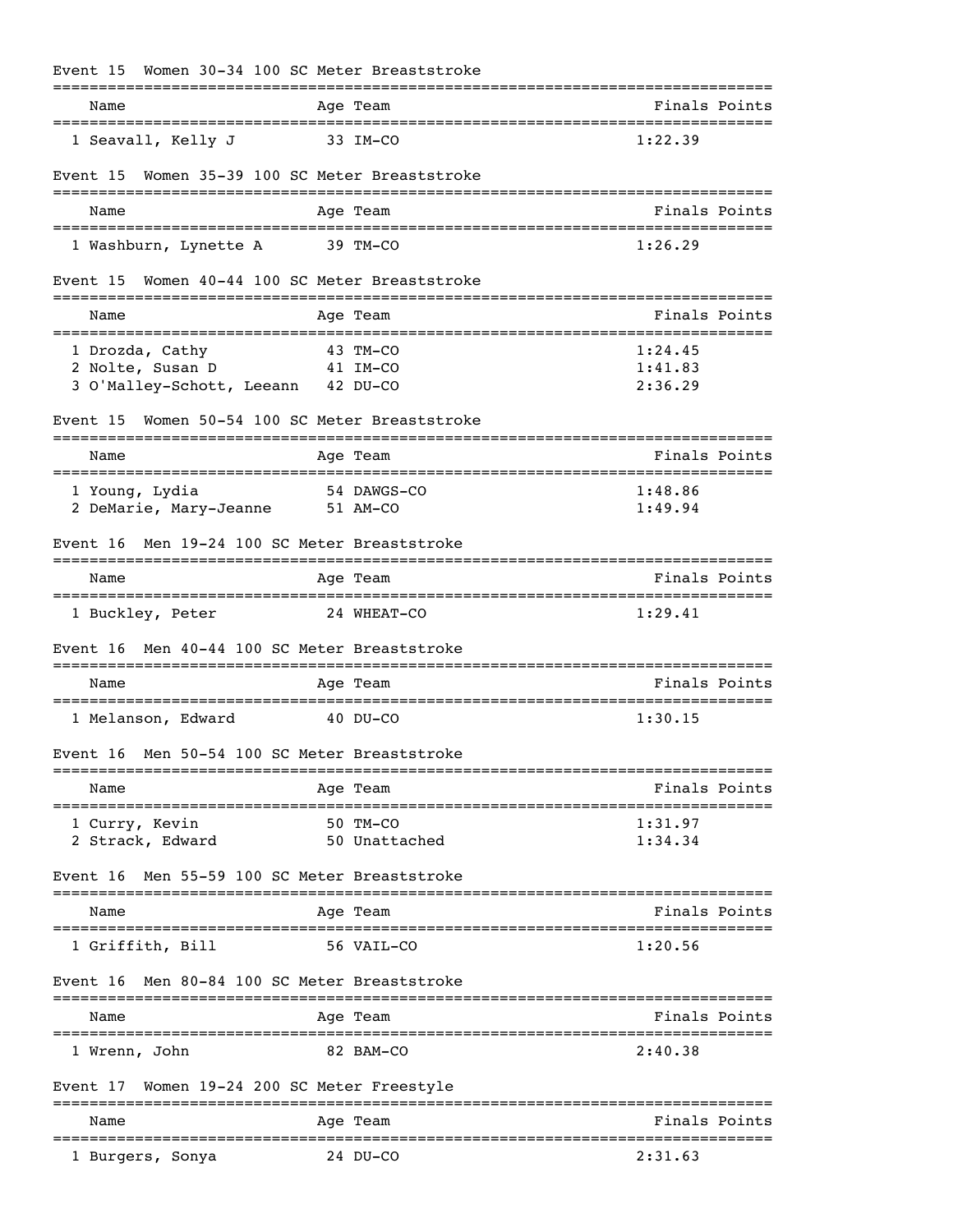| Event 17 Women 25-29 200 SC Meter Freestyle |                                    |          |               |               |
|---------------------------------------------|------------------------------------|----------|---------------|---------------|
| Name                                        |                                    | Age Team |               | Finals Points |
| 1 Bicknell, Becky S                         |                                    |          | 26 DAC-CO     | 2:21.63       |
| Event 17                                    | Women 30-34 200 SC Meter Freestyle |          |               |               |
| Name                                        |                                    | Age Team |               | Finals Points |
| 1 Gadd-Siegel, Cecilia                      |                                    | 30 DU-CO |               | 2:17.21       |
| 2 Seavall, Kelly J                          |                                    | 33 IM-CO |               | 2:20.50       |
| 3 Peterson, Susan                           |                                    | 33 AM-CO |               | 2:54.54       |
| Event 17                                    | Women 35-39 200 SC Meter Freestyle |          |               |               |
| Name                                        |                                    | Age Team |               | Finals Points |
| 1 Hagadorn, Heather L                       |                                    | 37 DU-CO |               | 2:32.88       |
| Event 17                                    | Women 40-44 200 SC Meter Freestyle |          |               |               |
| Name                                        |                                    | Age Team |               | Finals Points |
| 1 Garnier, Kathy                            |                                    | 42 IM-CO |               | 2:26.85       |
| 2 Dugan, Joanne P                           |                                    |          | 40 Unattached | 3:12.29       |
| Event 17                                    | Women 45-49 200 SC Meter Freestyle |          |               |               |
| Name                                        |                                    | Age Team |               | Finals Points |
| 1 Conway, Catherine                         |                                    |          | 48 WHEAT-CO   | 2:45.12       |
| Event 17                                    | Women 50-54 200 SC Meter Freestyle |          |               |               |
| Name                                        |                                    | Age Team |               | Finals Points |
| 1 Young, Lydia                              |                                    |          | 54 DAWGS-CO   | 3:18.28       |
| Event 17                                    | Women 55-59 200 SC Meter Freestyle |          |               |               |
| Name                                        |                                    | Age Team | =========     | Finals Points |
| 1 Anziano, Marcia                           |                                    | 57 DU-CO |               | 3:19.40       |
| Event 17                                    | Women 65-69 200 SC Meter Freestyle |          |               |               |
| Name                                        |                                    | Age Team |               | Finals Points |
| 1 Stock, Liz                                |                                    |          | 65 JAM-CO     | 8:31.37       |
| Event 17 Women 75-79 200 SC Meter Freestyle |                                    |          |               |               |
| Name                                        |                                    | Age Team |               | Finals Points |
| 1 Holmes, Frances                           |                                    |          | 75 JAM-CO     | 5:33.62       |
| Event 18 Men 19-24 200 SC Meter Freestyle   |                                    |          |               |               |
| Name                                        | =====================              | Age Team |               | Finals Points |
| 1 Buckley, Peter                            |                                    |          | 24 WHEAT-CO   | 2:20.59       |
| Event 18 Men 30-34 200 SC Meter Freestyle   |                                    |          |               |               |

===============================================================================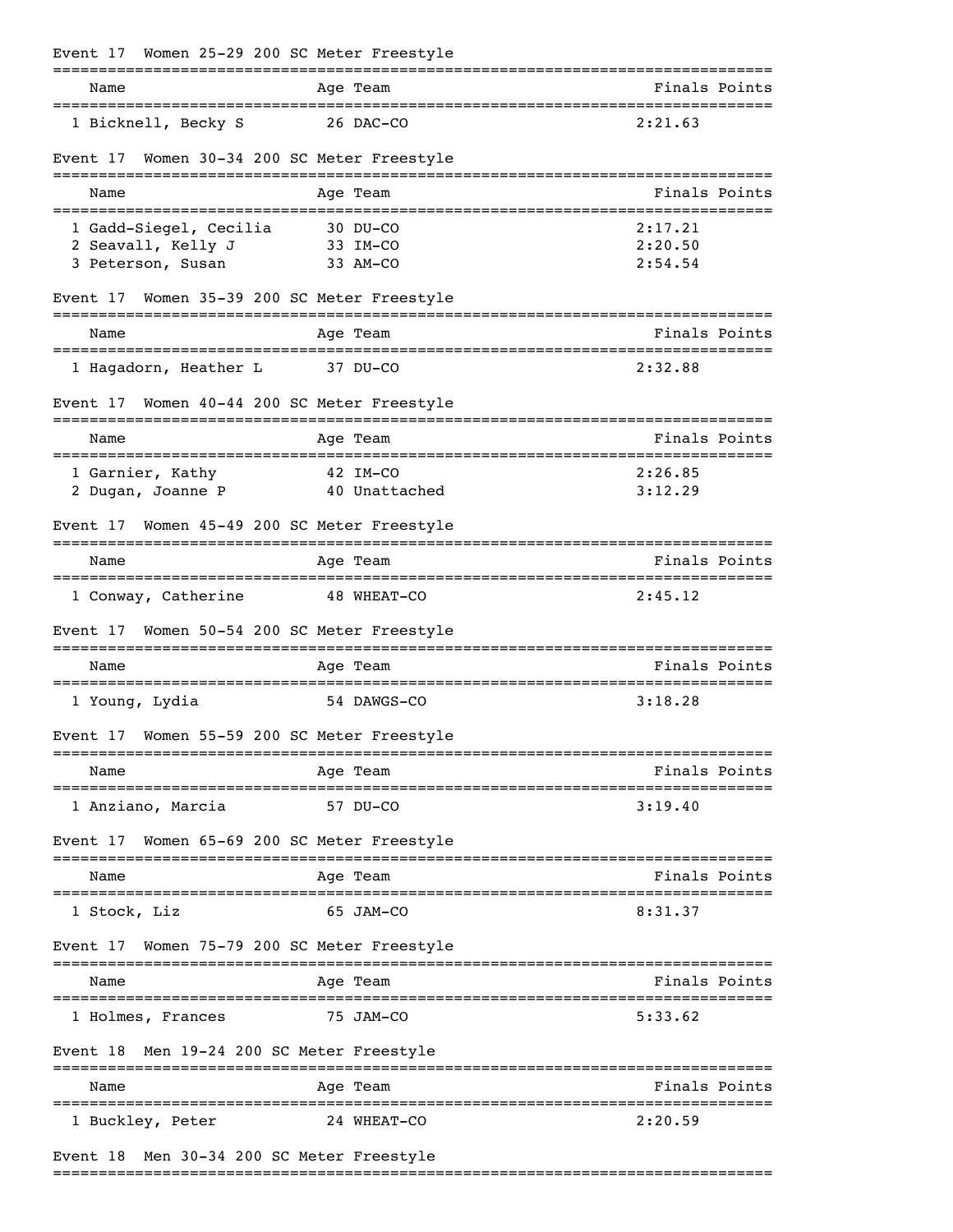| Name                                                    |         | Age Team                                        | Finals Points                         |  |
|---------------------------------------------------------|---------|-------------------------------------------------|---------------------------------------|--|
| 1 Siegal, Joel F                                        |         | ============<br>31 DU-CO                        | 2:05.00                               |  |
| 2 Ross, Dave                                            |         | 32 DU-CO                                        | 2:21.09                               |  |
| 3 Pazmino, Jorge                                        |         | 32 AM-CO                                        | 2:29.72                               |  |
| 4 Hoftiezer, Scott                                      |         | 32 DAC-CO                                       | 2:34.86                               |  |
|                                                         |         |                                                 |                                       |  |
| Men 40-44 200 SC Meter Freestyle<br>Event 18            |         |                                                 |                                       |  |
| Name                                                    |         | Aqe Team                                        | Finals Points                         |  |
| 1 Melanson, Edward                                      |         | $40$ DU-CO                                      | 2:20.07                               |  |
| 2 McHugh, Jerry                                         |         | 44 DAC-CO                                       | 2:54.65                               |  |
| 3 Cattles, Steve                                        |         | $43$ GG-CO                                      | 3:27.85                               |  |
| Men 45-49 200 SC Meter Freestyle<br>Event 18            |         |                                                 |                                       |  |
| Name                                                    |         | Age Team                                        | Finals Points                         |  |
| 1 Nolte, Christopher C                                  |         | 45 IM-CO                                        | 2:23.22                               |  |
|                                                         |         |                                                 |                                       |  |
| Men 50-54 200 SC Meter Freestyle<br>Event 18            |         |                                                 |                                       |  |
| Name                                                    |         | Aqe Team                                        | Finals Points                         |  |
| 1 Strack, Edward                                        |         | ============================<br>50 Unattached   | 2:35.26                               |  |
|                                                         |         |                                                 |                                       |  |
| Men 60-64 200 SC Meter Freestyle<br>Event 18            |         |                                                 |                                       |  |
| Name                                                    |         | Age Team                                        | Finals Points                         |  |
| 1 Chesnoe, Michael                                      |         | 61 DU-CO                                        | 3:05.64                               |  |
| 2 Yost, Bob                                             |         | 60 IM-CO                                        | 4:47.68                               |  |
| Men 65-69 200 SC Meter Freestyle<br>Event 18            |         |                                                 |                                       |  |
| Name                                                    |         | Age Team                                        | Finals Points                         |  |
| ==================================<br>1 Plummer, Mark A |         | ===================================<br>66 IM-CO | 3:30.29                               |  |
| Women 120-159 200 SC Meter Medley Relay<br>Event 19     |         |                                                 |                                       |  |
| Team                                                    |         |                                                 | Finals Points                         |  |
| 1 University of Denver-CO                               | 'A'     |                                                 | 2:16.87                               |  |
|                                                         |         |                                                 |                                       |  |
| Men 120-159 200 SC Meter Medley Relay<br>Event 20       |         |                                                 |                                       |  |
| Team                                                    |         |                                                 | Finals Points<br>-------------------- |  |
| 1 University of Denver-CO 'A'                           |         |                                                 | 2:08.75                               |  |
| 2 The Denver Athletic Club-CO 'A'                       |         |                                                 | 2:21.32                               |  |
| Women 120-159 400 SC Meter Freestyle Relay<br>Event 21  |         |                                                 |                                       |  |
| Team                                                    |         |                                                 | Finals Points                         |  |
| 1 University of Denver-CO                               | 'A'     |                                                 | 4:38.01                               |  |
| 2 Aurora Masters-CO<br>'A'                              |         |                                                 | 5:15.25                               |  |
| Men 120-159 400 SC Meter Freestyle Relay<br>Event 22    |         |                                                 |                                       |  |
|                                                         |         |                                                 |                                       |  |
| Team                                                    |         |                                                 | Finals Points                         |  |
| 1 University of Denver-CO                               | ' ' A ' |                                                 | 4:28.13                               |  |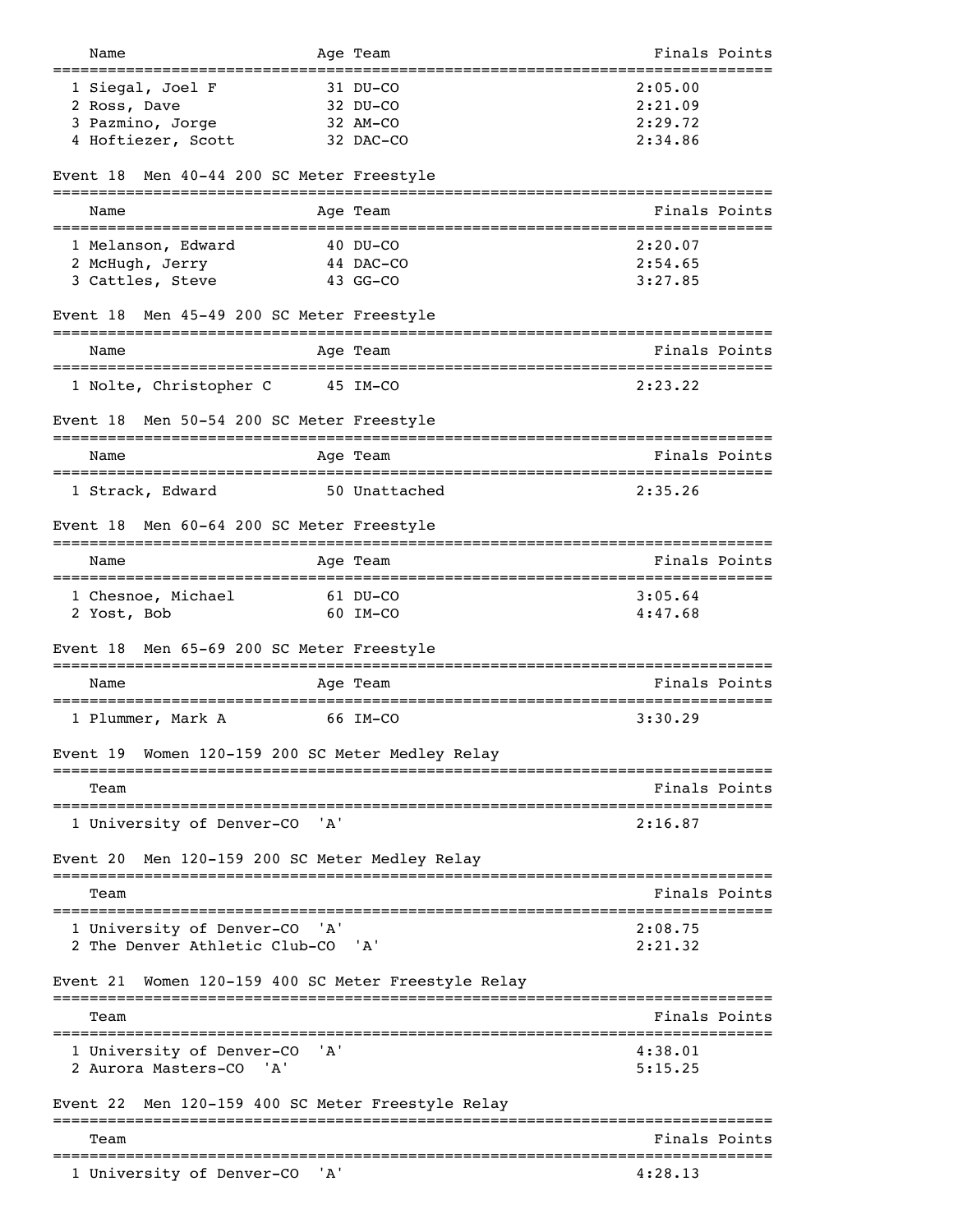|                                            | Event 23 Women 120-159 400 SC Meter Medley Relay                                 |                                               |
|--------------------------------------------|----------------------------------------------------------------------------------|-----------------------------------------------|
| Team                                       |                                                                                  | ============================<br>Finals Points |
| 1 University of Denver-CO                  | ' A '                                                                            | 5:06.78                                       |
| Event 24                                   | Men 120-159 400 SC Meter Medley Relay                                            |                                               |
| Team                                       |                                                                                  | Finals Points                                 |
| 1 University of Denver-CO                  | 'A'                                                                              | 5:07.16                                       |
| Event 25                                   | Women 35-39 800 SC Meter Freestyle<br>:============                              |                                               |
| Name                                       | Age Team                                                                         | Finals Points                                 |
| 1 Vanderpoel, Nicole L                     | 38 IM-CO                                                                         | 11:24.20                                      |
| Event 25                                   | Women 40-44 800 SC Meter Freestyle                                               |                                               |
| Name                                       | Age Team                                                                         | Finals Points                                 |
| 1 Dugan, Joanne P                          | 40 Unattached                                                                    | 12:30.25                                      |
| Event 25                                   | Women 50-54 800 SC Meter Freestyle                                               |                                               |
| Name<br>================================== | Age Team<br>-================================                                    | Finals Points                                 |
| 1 Wilson, Debbie                           | 50 DAC-CO                                                                        | 14:24.94                                      |
| Event 25                                   | Women 55-59 800 SC Meter Freestyle                                               |                                               |
| Name                                       | Age Team                                                                         | Finals Points                                 |
| 1 Lebsack, Linda                           | 56 DU-CO                                                                         | 14:02.61                                      |
| Event 25                                   | Women 75-79 800 SC Meter Freestyle                                               |                                               |
| Name<br>=============                      | Age Team<br>=====                                                                | Finals Points<br>==============               |
| 1 Holmes, Frances                          | 75 JAM-CO                                                                        | 25:18.18                                      |
| Event 26 Men 45-49 800 SC Meter Freestyle  |                                                                                  |                                               |
| Name                                       | Age Team                                                                         | Finals Points                                 |
| 1 Fortin, Kevin J                          | 47 DAC-CO                                                                        | 12:04.76                                      |
| Event 26 Men 50-54 800 SC Meter Freestyle  |                                                                                  |                                               |
| Name                                       | Age Team                                                                         | Finals Points                                 |
| 1 Strack, Edward                           | 50 Unattached                                                                    | 11:22.82                                      |
|                                            | Event 28 Mixed 120-159 200 SC Meter Medley Relay<br>------------<br>------------ |                                               |
| Team<br>-------------------                |                                                                                  | Finals Points                                 |
| 1 The Denver Athletic Club-CO              | 'A'                                                                              | 2:42.75                                       |
| Event 29                                   | Women 40-44 200 SC Meter Breaststroke                                            |                                               |
| Name                                       | Age Team                                                                         | Finals Points                                 |
|                                            |                                                                                  |                                               |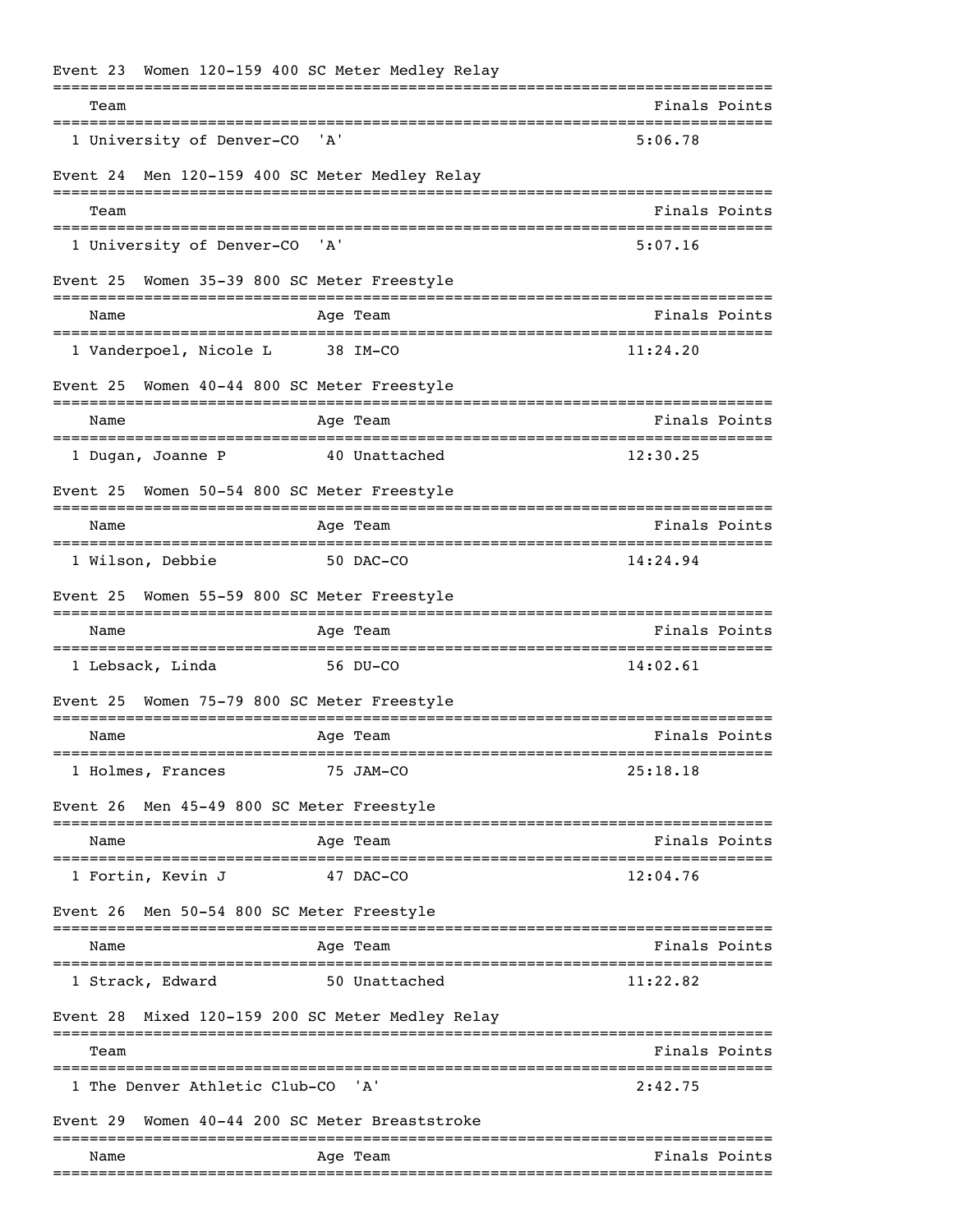| 1 Nolte, Susan D                                          | 41 IM-CO                                        | 3:35.40                         |
|-----------------------------------------------------------|-------------------------------------------------|---------------------------------|
| Event 30                                                  | Men 18 & Under 200 SC Meter Breaststroke        |                                 |
| Name                                                      | Age Team                                        | Finals Points                   |
| 1 Keller, Chris J                                         | 1 Unattached                                    | 5:11.01                         |
| Event 30                                                  | Men 30-34 200 SC Meter Breaststroke             |                                 |
| Name                                                      | Age Team                                        | Finals Points                   |
| 1 Ross, Dave                                              | 32 DU-CO                                        | 3:04.60                         |
| Event 30                                                  | Men 35-39 200 SC Meter Breaststroke             |                                 |
| Name                                                      | Age Team                                        | Finals Points                   |
| ======================================<br>1 Starr, Robert | 38 SOUID-CO                                     | 3:34.83                         |
| Event 30                                                  | Men 50-54 200 SC Meter Breaststroke             |                                 |
| Name                                                      | Age Team                                        | Finals Points                   |
| 1 Strack, Edward                                          | 50 Unattached                                   | 3:24.47                         |
| Event 30                                                  | Men 55-59 200 SC Meter Breaststroke             |                                 |
| Name                                                      | Age Team                                        | Finals Points                   |
| 1 Griffith, Bill                                          | 56 VAIL-CO                                      | 3:05.37                         |
| 2 Carney, Kent K                                          | 55 EV-CO                                        | 3:12.56                         |
| Event 30                                                  | Men 80-84 200 SC Meter Breaststroke             |                                 |
| Name                                                      | Age Team                                        | Finals Points                   |
| 1 Wrenn, John                                             | 82 BAM-CO                                       | 5:39.50                         |
| Event 31 Women 25-29 100 SC Meter Freestyle               |                                                 |                                 |
| Name                                                      | Age Team                                        | Finals Points                   |
| 1 Bicknell, Becky S                                       | 26 DAC-CO                                       | 1:02.80                         |
| Event 31                                                  | Women 30-34 100 SC Meter Freestyle              |                                 |
| Name                                                      | Age Team                                        | Finals Points                   |
| 1 Seavall, Kelly J                                        | 33 IM-CO                                        | 1:04.48                         |
| Event 31                                                  | Women 40-44 100 SC Meter Freestyle              |                                 |
| Name                                                      | Age Team                                        | Finals Points                   |
| 1 Garnier, Kathy                                          | 42 IM-CO                                        | 1:04.71                         |
| 2 O'Malley-Schott, Leeann 42 DU-CO                        |                                                 | 1:59.31                         |
| Event 31                                                  | Women 55-59 100 SC Meter Freestyle<br>========= |                                 |
| Name                                                      | Age Team                                        | Finals Points<br>-------------- |
| 1 Anziano, Marcia                                         | 57 DU-CO                                        | 1:32.02                         |
|                                                           |                                                 |                                 |

Event 31 Women 65-69 100 SC Meter Freestyle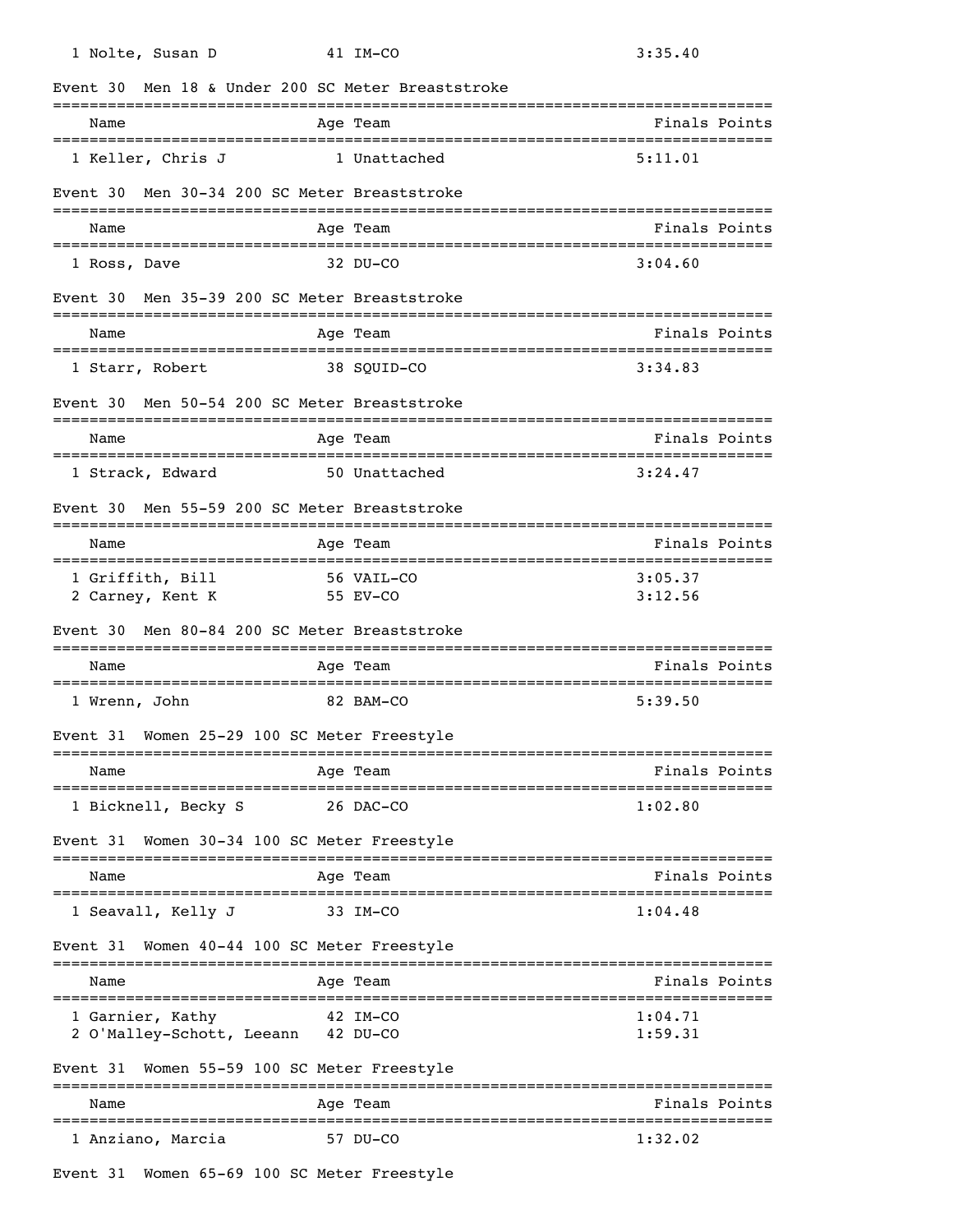| Name                                           | Age Team                                             | Finals Points      |
|------------------------------------------------|------------------------------------------------------|--------------------|
|                                                |                                                      |                    |
| 1 Stock, Liz                                   | 65 JAM-CO                                            | 4:20.06            |
| Event 31                                       | Women 75-79 100 SC Meter Freestyle                   |                    |
| Name                                           | Age Team                                             | Finals Points      |
| 1 Holmes, Frances                              | 75 JAM-CO                                            | 2:38.91            |
| Event 32 Men 18 & Under 100 SC Meter Freestyle |                                                      |                    |
| Name                                           | Age Team                                             | Finals Points      |
| 1 Keller, Chris J                              | 1 Unattached                                         | 1:39.02            |
| Event 32                                       | Men 40-44 100 SC Meter Freestyle                     |                    |
| Name                                           | Age Team                                             | Finals Points      |
| 1 Sheridan, John                               | 44 DAC-CO                                            | 1:10.51            |
| 2 McHugh, Jerry                                | 44 DAC-CO                                            | 1:15.53            |
| Event 32                                       | Men 45-49 100 SC Meter Freestyle                     |                    |
| Name                                           | Age Team                                             | Finals Points      |
| 1 Nolte, Christopher C                         | 45 IM-CO                                             | 1:01.58            |
| 2 Jenkins, Bill                                | 46 DAC-CO                                            | 1:06.32<br>1:09.37 |
| 3 Fortin, Kevin J                              | 47 DAC-CO                                            |                    |
| Event 32                                       | Men 50-54 100 SC Meter Freestyle<br>================ |                    |
| Name                                           | Age Team                                             | Finals Points      |
| 1 Silver, Steven M                             | 53 AM-CO                                             | 1:08.67            |
| Event 32                                       | Men 55-59 100 SC Meter Freestyle                     |                    |
| Name                                           | Age Team                                             | Finals Points      |
| 1 Burson, Bill                                 | 57 SS-CO                                             | 1:07.15            |
| Event 32                                       | Men 65-69 100 SC Meter Freestyle                     |                    |
| ======================================<br>Name | Age Team                                             | Finals Points      |
| 1 Plummer, Mark A                              | 66 IM-CO                                             | 1:34.08            |
| Event 33                                       | Women 30-34 100 SC Meter Backstroke                  |                    |
| Name                                           | Age Team                                             | Finals Points      |
| 1 Deacon, Lori                                 | 32 DU-CO                                             | 1:21.79            |
| Event 33                                       | Women 40-44 100 SC Meter Backstroke                  |                    |
| Name                                           | ----------<br>Age Team                               | Finals Points      |
| 1 Nolte, Susan D                               | 41 IM-CO                                             | 1:38.65            |
| Event 33                                       | Women 50-54 100 SC Meter Backstroke                  |                    |
| Name                                           | Age Team                                             | Finals Points      |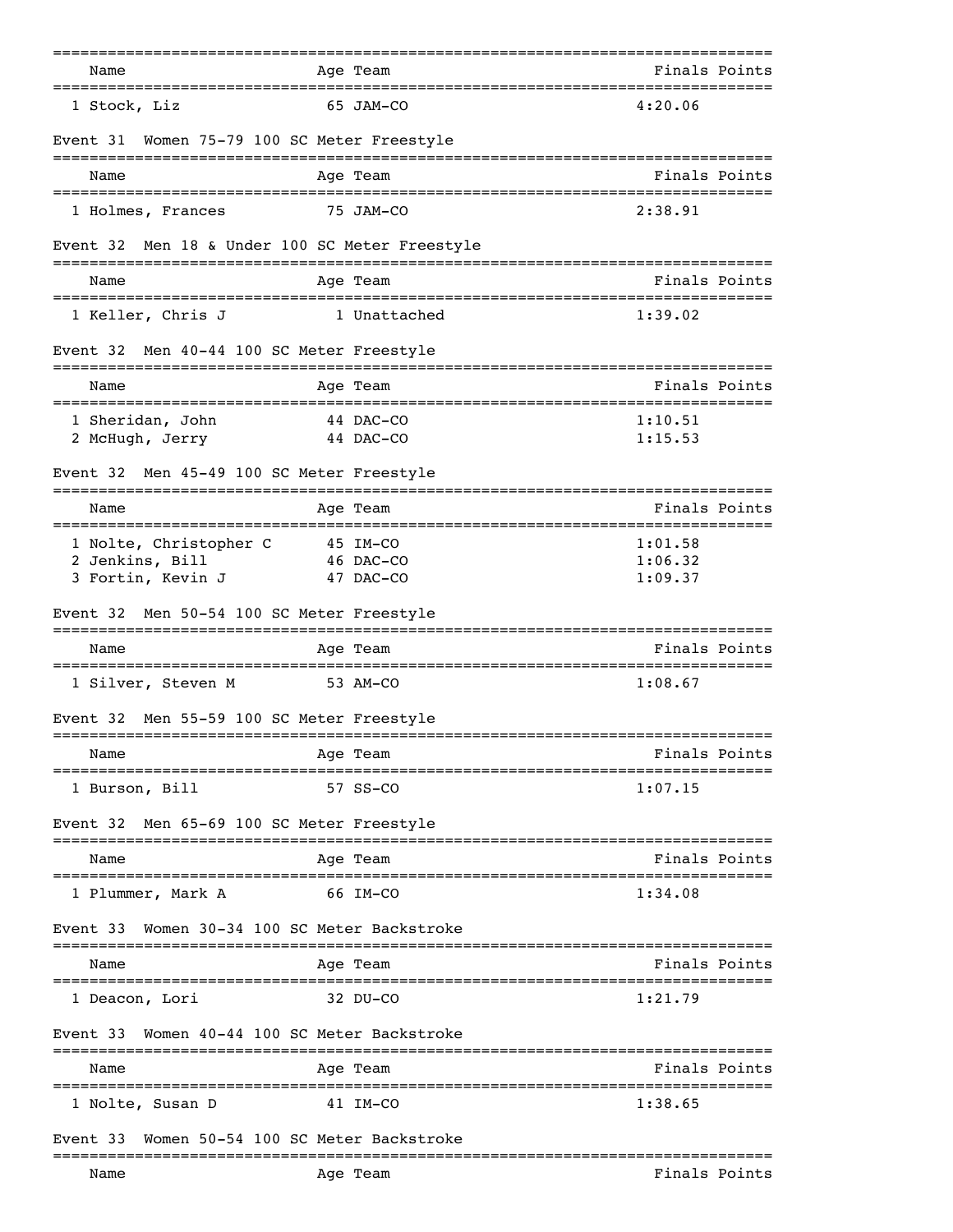| 1 Wilson, Debbie                              | 50 DAC-CO                               | 1:50.91        |
|-----------------------------------------------|-----------------------------------------|----------------|
| Event 33<br>--------------------------------- | Women 55-59 100 SC Meter Backstroke     |                |
| Name                                          | Age Team                                | Finals Points  |
| 1 Lebsack, Linda                              | 56 DU-CO                                | 1:58.99        |
| Event 33                                      | Women 65-69 100 SC Meter Backstroke     |                |
| Name                                          | Age Team                                | Finals Points  |
| 1 Stock, Liz                                  | 65 JAM-CO                               | 4:15.78        |
| Event 34 Men 30-34 100 SC Meter Backstroke    |                                         |                |
| Name                                          | ----------<br>Age Team                  | Finals Points  |
| 1 Ross, Dave                                  | $32$ DU-CO                              | 1:21.25        |
| Event 34 Men 80-84 100 SC Meter Backstroke    |                                         |                |
| Name                                          | Age Team                                | Finals Points  |
| 1 Wrenn, John                                 | 82 BAM-CO                               | 2:13.16        |
| Event 35                                      | Women 25-29 50 SC Meter Butterfly       |                |
| Name                                          | Age Team                                | Finals Points  |
| 1 Bicknell, Becky S                           | 26 DAC-CO                               | 32.50          |
| Event 35                                      | Women 30-34 50 SC Meter Butterfly       |                |
| Name                                          | =========<br>Age Team                   | Finals Points  |
| 1 Deacon, Lori<br>2 Seavall, Kelly J          | $32$ DU-CO<br>33 IM-CO                  | 31.17<br>32.06 |
| Event 36 Men 30-34 50 SC Meter Butterfly      |                                         |                |
| Name                                          | Age Team                                | Finals Points  |
| 1 Ross, Dave                                  | 32 DU-CO                                | 31.08          |
| Event 36                                      | Men 40-44 50 SC Meter Butterfly         |                |
| Name                                          | Age Team                                | Finals Points  |
| 1 Wright, Tom                                 | 44 DAC-CO                               | 34.38          |
| Event 36                                      | Men 45-49 50 SC Meter Butterfly         |                |
| Name                                          | Age Team                                | Finals Points  |
| 1 Nolte, Christopher C                        | 45 IM-CO                                | 30.63          |
| Event 36 Men 50-54 50 SC Meter Butterfly      |                                         |                |
| Name                                          | ==========<br>Age Team                  | Finals Points  |
| 1 Silver, Steven M<br>2 Strack, Edward        | ----------<br>53 AM-CO<br>50 Unattached | 34.22<br>35.83 |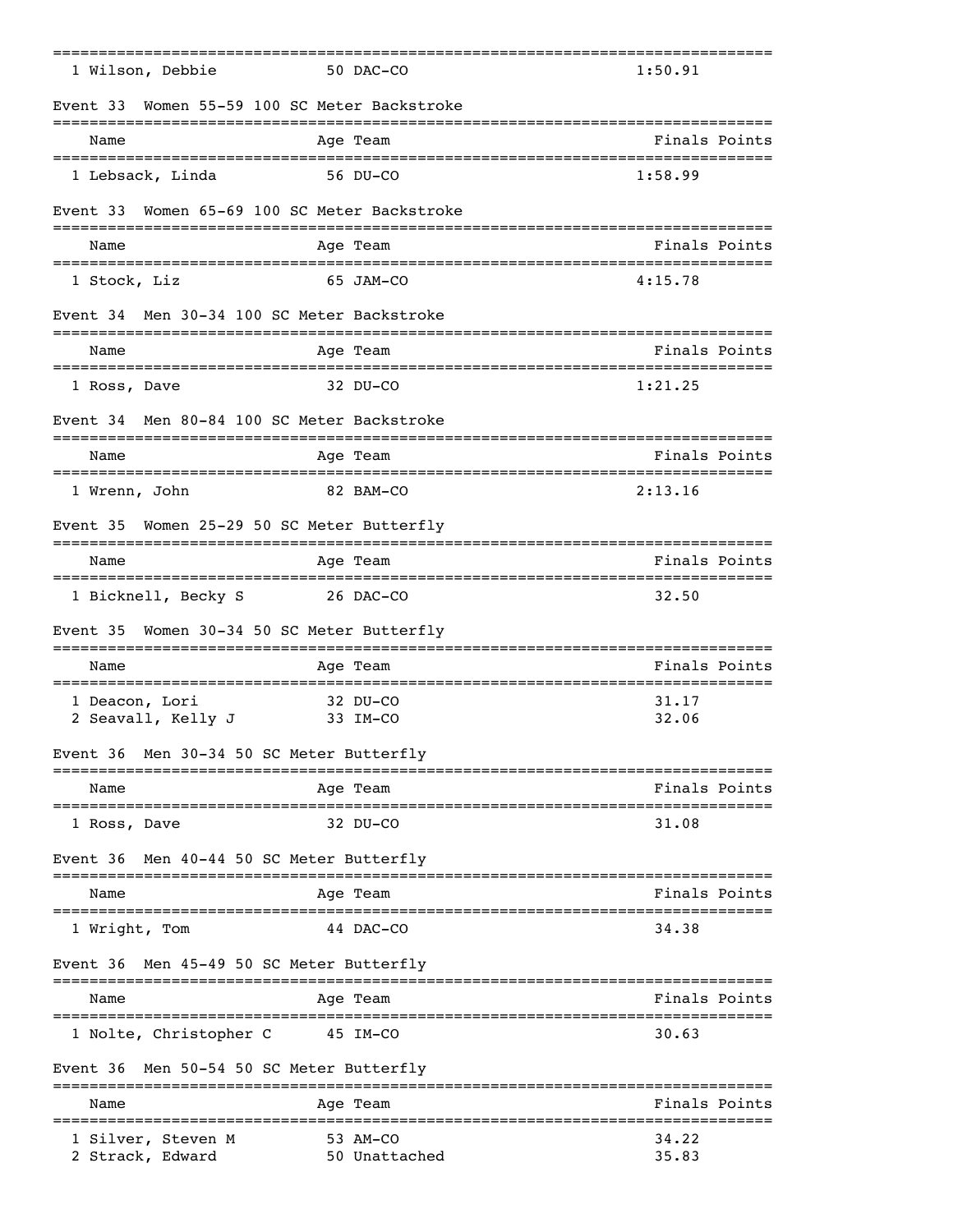| Event 36                                                  | Men 55-59 50 SC Meter Butterfly                    |                                                   |
|-----------------------------------------------------------|----------------------------------------------------|---------------------------------------------------|
| Name<br>======================================            | Age Team                                           | Finals Points                                     |
| 1 Carney, Kent K                                          | 55 EV-CO                                           | 39.71                                             |
| Event 36                                                  | Men 65-69 50 SC Meter Butterfly                    |                                                   |
| Name                                                      | Age Team                                           | Finals Points                                     |
| 1 Plummer, Mark A                                         | 66 IM-CO                                           | 53.53                                             |
| Event 37                                                  | Women 30-34 50 SC Meter Breaststroke               |                                                   |
| Name                                                      | Age Team                                           | Finals Points                                     |
| 1 Seavall, Kelly J                                        | 33 IM-CO                                           | 37.94                                             |
| Event 37                                                  | Women 40-44 50 SC Meter Breaststroke<br>========   |                                                   |
| Name                                                      | Age Team                                           | Finals Points<br>________________________________ |
| 1 O'Malley-Schott, Leeann 42 DU-CO                        |                                                    | 1:11.91                                           |
| Event 37                                                  | Women 55-59 50 SC Meter Breaststroke               |                                                   |
| Name                                                      | Age Team                                           | Finals Points                                     |
| 1 Anziano, Marcia                                         | 57 DU-CO                                           | 1:00.49                                           |
| Event 38                                                  | Men 18 & Under 50 SC Meter Breaststroke            |                                                   |
| Name                                                      | Age Team                                           | Finals Points                                     |
| ====================================<br>1 Keller, Chris J | __________________________________<br>1 Unattached | 1:00.90                                           |
| Event 38                                                  | Men 30-34 50 SC Meter Breaststroke                 |                                                   |
| Name<br>___________________                               | Age Team                                           | Finals Points                                     |
| 1 Ross, Dave                                              | 32 DU-CO                                           | 39.29                                             |
| Event 38                                                  | Men 35-39 50 SC Meter Breaststroke                 |                                                   |
| Name                                                      | Age Team                                           | Finals Points                                     |
| ----------------------<br>1 Starr, Robert                 | ----------------<br>38 SOUID-CO                    | -------------------------------------<br>45.93    |
| Event 38                                                  | Men 50-54 50 SC Meter Breaststroke                 |                                                   |
| Name                                                      | Age Team                                           | Finals Points                                     |
| 1 Silver, Steven M                                        | 53 AM-CO                                           | 41.69                                             |
| Event 38                                                  | Men 55-59 50 SC Meter Breaststroke                 |                                                   |
| Name                                                      | Age Team                                           | Finals Points                                     |
| =============================<br>1 Griffith, Bill         | 56 VAIL-CO                                         | 36.06                                             |
| 2 Carney, Kent K                                          | 55 EV-CO                                           | 42.04                                             |
| Event 38                                                  | Men 65-69 50 SC Meter Breaststroke                 |                                                   |
| Name                                                      | Age Team                                           | Finals Points                                     |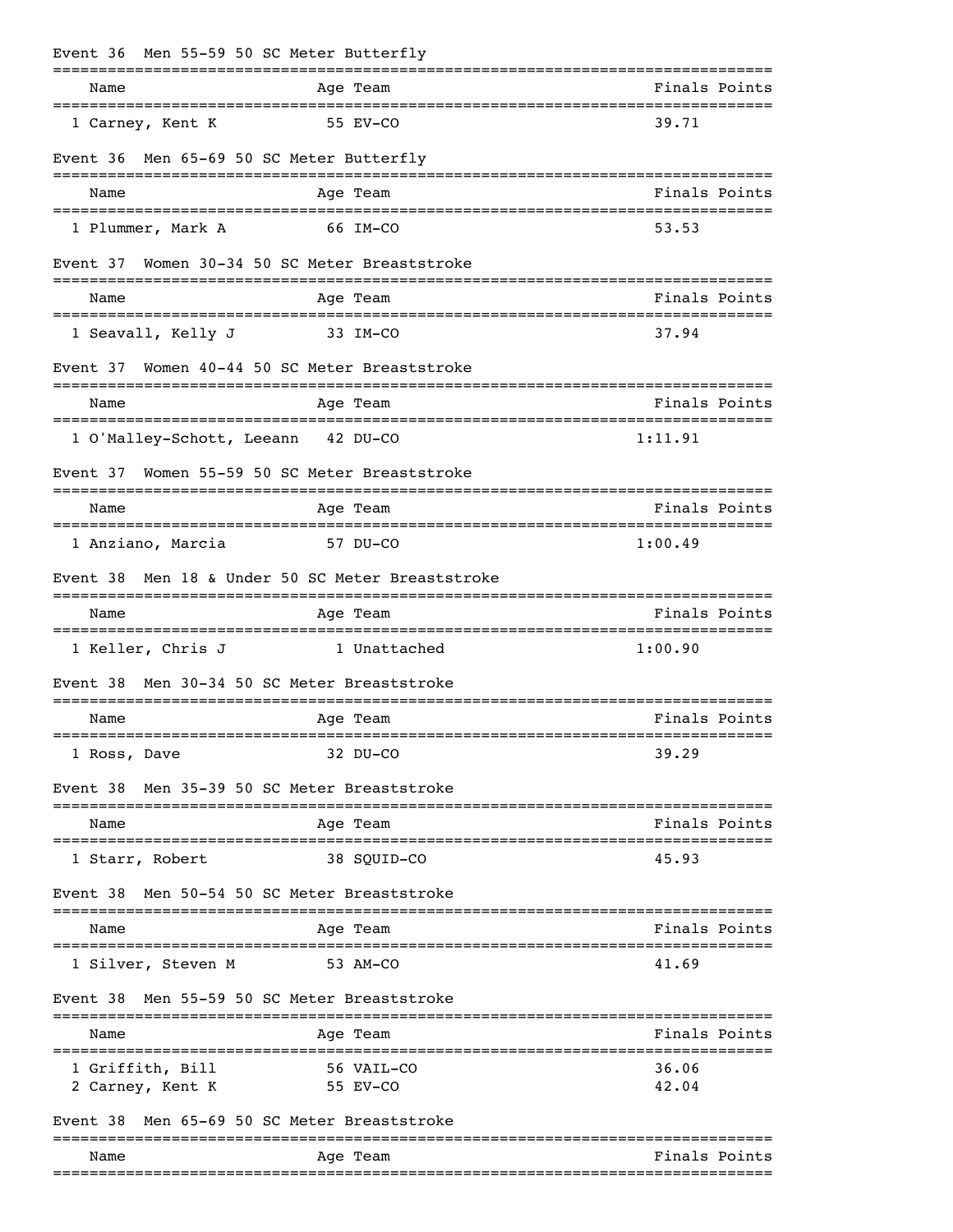| 1 Plummer, Mark A                           | 66 IM-CO                                         | 56.43                                                |
|---------------------------------------------|--------------------------------------------------|------------------------------------------------------|
| Women 30-34 200 SC Meter IM<br>Event 39     |                                                  | =====================                                |
| Name                                        | Age Team                                         | Finals Points                                        |
| 1 Deacon, Lori<br>2 Seavall, Kelly J        | 32 DU-CO<br>33 IM-CO                             | 2:37.62<br>2:39.39                                   |
| Women 40-44 200 SC Meter IM<br>Event 39     |                                                  |                                                      |
| Name                                        | Age Team                                         | Finals Points                                        |
| 1 Nolte, Susan D                            | 41 IM-CO                                         | 3:20.08                                              |
| Event 39 Women 50-54 200 SC Meter IM        |                                                  |                                                      |
| Name                                        | Age Team                                         | Finals Points                                        |
| 1 Wilson, Debbie                            | 50 DAC-CO                                        | 3:50.65                                              |
| Event 39 Women 55-59 200 SC Meter IM        |                                                  |                                                      |
| Name<br>==================================  | Age Team                                         | Finals Points<br>=================================== |
| 1 Lebsack, Linda                            | 56 DU-CO                                         | 3:54.13                                              |
| Men 30-34 200 SC Meter IM<br>Event 40       |                                                  |                                                      |
| Name                                        | Age Team                                         | Finals Points                                        |
| 1 Ross, Dave                                | 32 DU-CO                                         | 2:46.47                                              |
| Men 40-44 200 SC Meter IM<br>Event 40       |                                                  |                                                      |
| Name                                        | Age Team                                         | Finals Points                                        |
| 1 McHugh, Jerry                             | 44 DAC-CO                                        | 3:31.68                                              |
| Event 40 Men 50-54 200 SC Meter IM          |                                                  |                                                      |
| Name                                        | Age Team                                         | Finals Points                                        |
| 1 Strack, Edward                            | 50 Unattached                                    | 3:10.12                                              |
| Event 40 Men 80-84 200 SC Meter IM          |                                                  |                                                      |
| Name<br>=================================== | Age Team<br>==================================== | Finals Points                                        |
| 1 Wrenn, John                               | 82 BAM-CO                                        | 4:59.50                                              |
| Event 41                                    | Women 40-44 400 SC Meter Freestyle               |                                                      |
| Name                                        | Age Team                                         | Finals Points                                        |
| 1 O'Malley-Schott, Leeann 42 DU-CO          |                                                  | 9:18.46                                              |
| Event 41                                    | Women 55-59 400 SC Meter Freestyle               |                                                      |
| Name                                        | Age Team                                         | Finals Points                                        |
| 1 Anziano, Marcia                           | 57 DU-CO                                         | 6:53.60                                              |
| Event 42 Men 30-34 400 SC Meter Freestyle   |                                                  |                                                      |

===============================================================================